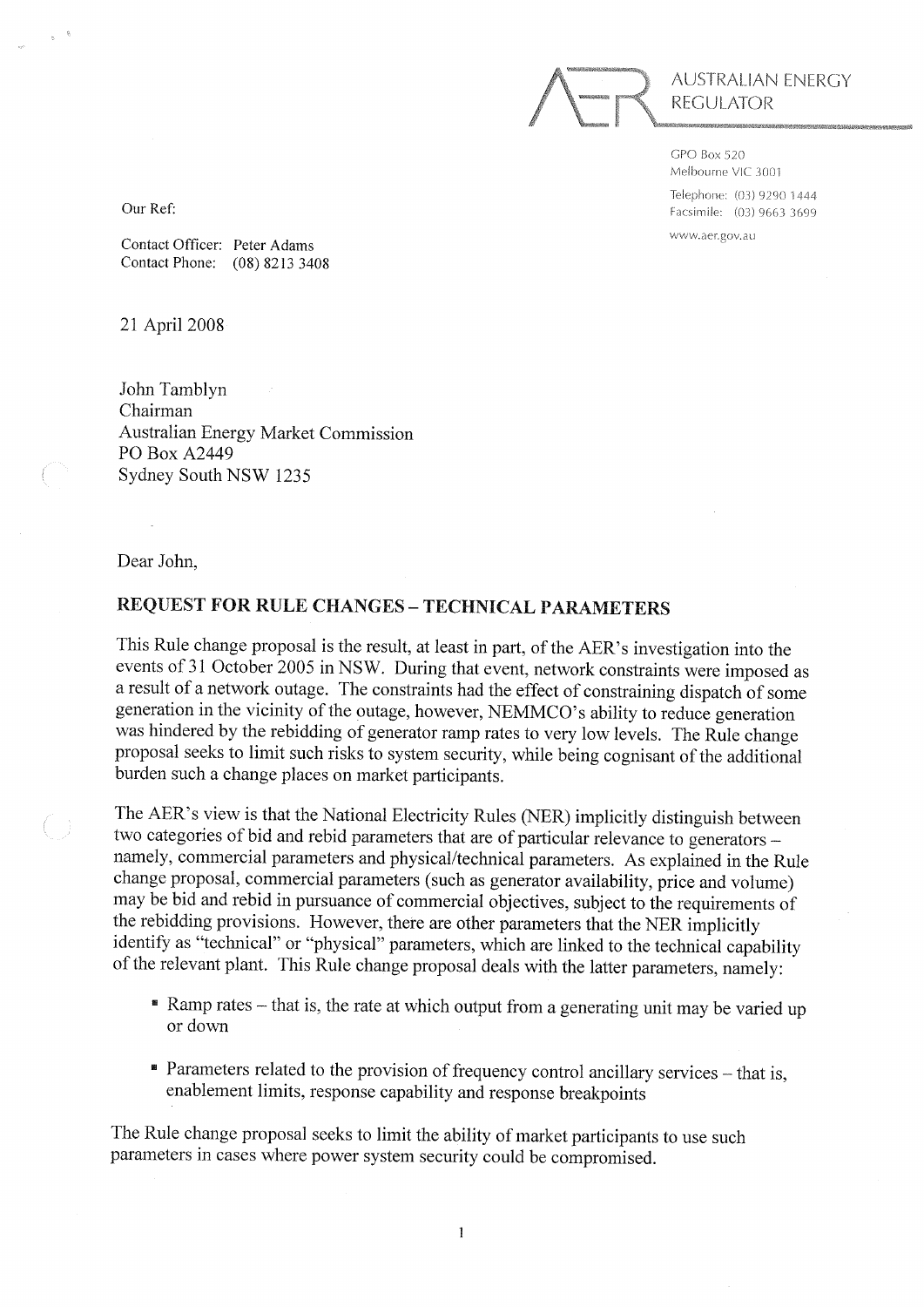The Rule change proposal also deals with a related issue – that is, the circumstances in which a market participant may declare itself inflexible. The current NER require a market participant to declare itself inflexible if abnormal plant conditions or abnormal operating conditions exist. However, the NER do not prohibit a participant from declaring itself inflexible when abnormal plant conditions or abnormal operating conditions do not exist. Further, the NER do not require a participant to advise NEMMCO when abnormal plant conditions or abnormal operating conditions cease to exist and, therefore, when the participant's inflexibility status is no longer justified.

Despite ambiguity in the current version of the NER, the objective underlying the relevant provisions is that a market participant should only be entitled to declare itself inflexible for technical reasons. Otherwise, system security may be compromised and the ability of the market to produce truly competitive outcomes could be affected, as experienced during the 31 October 2005 and other similar events. This Rule change proposal seeks to make it clear that a declaration of inflexibility is only permitted when abnormal plant conditions or abnormal operating conditions exist.

This Rule change proposal has the support of NEMMCO. The proposal has also been discussed with the National Generators Forum.

More details about the basis upon which the AER requests the AEMC to make changes to the relevant provisions of the NER are contained in the attached document.

If you have any questions in relation to this investigation please do not hesitate to contact either Peter Adams on (08) 8213 3408 or me on (03) 9290 1421

Yours sincerely

Lada

**Steve Edwell** Chairman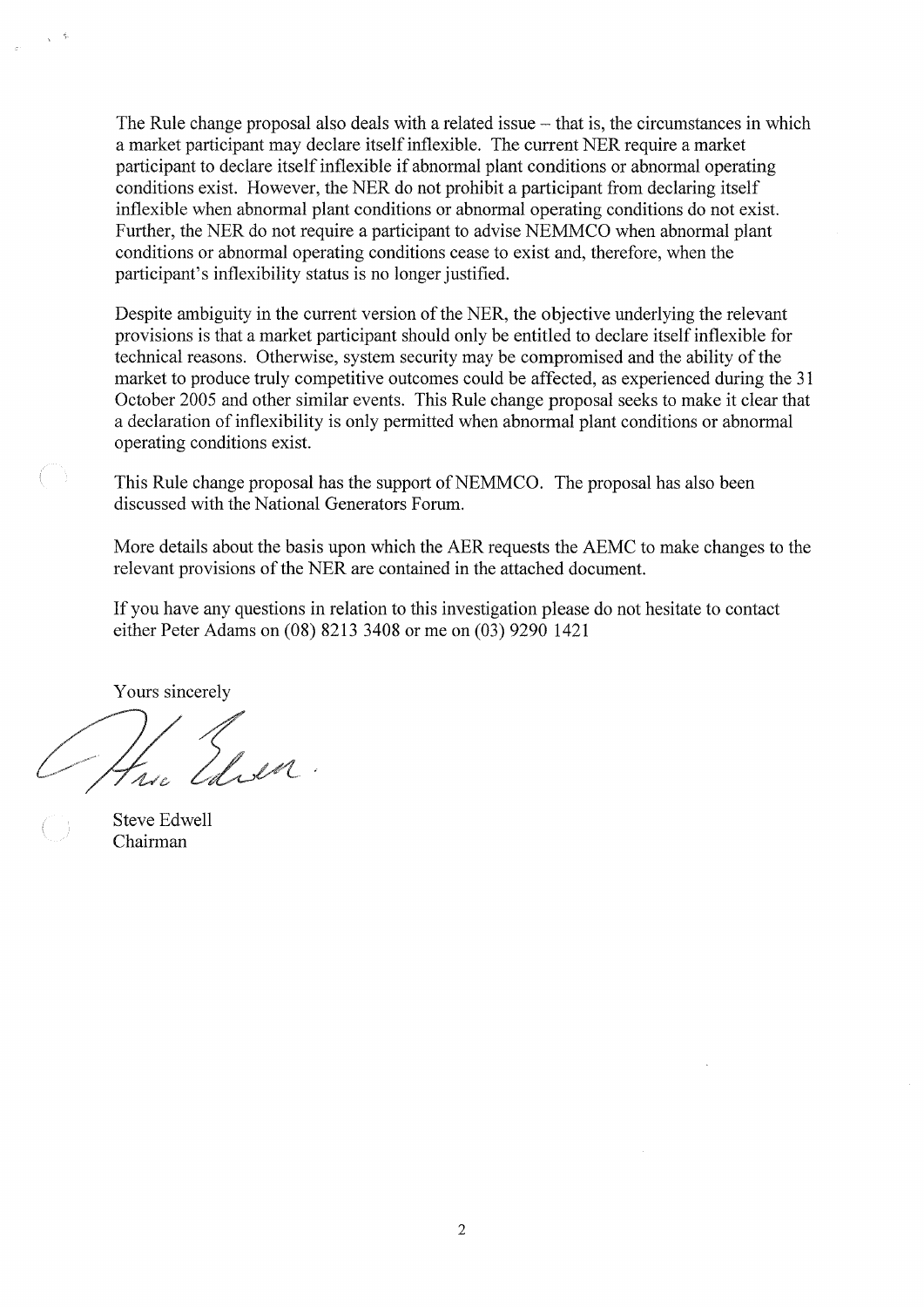#### *NATIONAL ELECTRICITY LAW*

#### **REQUEST FOR MAKING OF A RULE RELATING TO TECHNICAL PARAMETERS**

#### **A. NAME AND ADDRESS OF PERSON MAKING THE REQUEST**

Australian Energy Regulator Level 38 360 Elizabeth Street MELBOURNE VIC 3000

#### **B. INTRODUCTION**

The efficient and secure operation of the national electricity market (NEM) hinges on the ability to instantaneously match supply and demand of electricity. A centrally coordinated dispatch process has been established under the National Electricity Rules (NER), which allows demand for electricity to be matched with generating capacity at a given point in time during a trading day.

Every trading day, generators provide NEMMCO – the operator of the central dispatch process – with an energy market offer and/or an offer for frequency control ancillary services (FCAS) for each of their scheduled generating units for every five minute dispatch interval during the day. These offers include details related to a generator's generating capacity. Generators are bound by their offers once made. Nevertheless, the NER provide generators with some flexibility to vary particular parameters following submission of their offers, provided that certain conditions specified in the NER have been met.

A fundamental principle underlying the Rules that relate to the dispatch process is that power system security is paramount. Accordingly, the Rules reflect a hierarchy of arrangements that is designed to protect system security.

One set of Rules relates to technical/physical parameters – that is, those parameters that relate to physical or technical capabilities. The bidding and rebidding of these parameters may have an impact upon system security. Such parameters are to be contrasted with purely commercial parameters - namely, whether or not a generator is available<sup>1</sup> and the price and volume at which the generator is willing to supply. If the set of Rules relating to technical/physical parameters does not serve to protect power system security in the context of an incident, NEMMCO can issue system security directions as a mechanism of last resort.

This Rule change proposal fulfils a commitment made by the AER following its investigation into the events of 31 October 2005 to consider the appropriateness of the ability to bid and rebid physical/technical bid parameters to pursue commercial objectives when power system security may be compromised.<sup>2</sup>

<u>.</u>

<sup>1</sup> A distinction is drawn in the NER between, on the one hand, physical availability of generators (PASA availability, which is used by NEMMCO in the assessment of adequate generation reserves) and, on the other hand, a generator's availability to be dispatched in the

market on the basis of commercial considerations.<br>
<sup>2</sup> The events of 31 October 2005 Investigation Report – published October 2006, p. 9..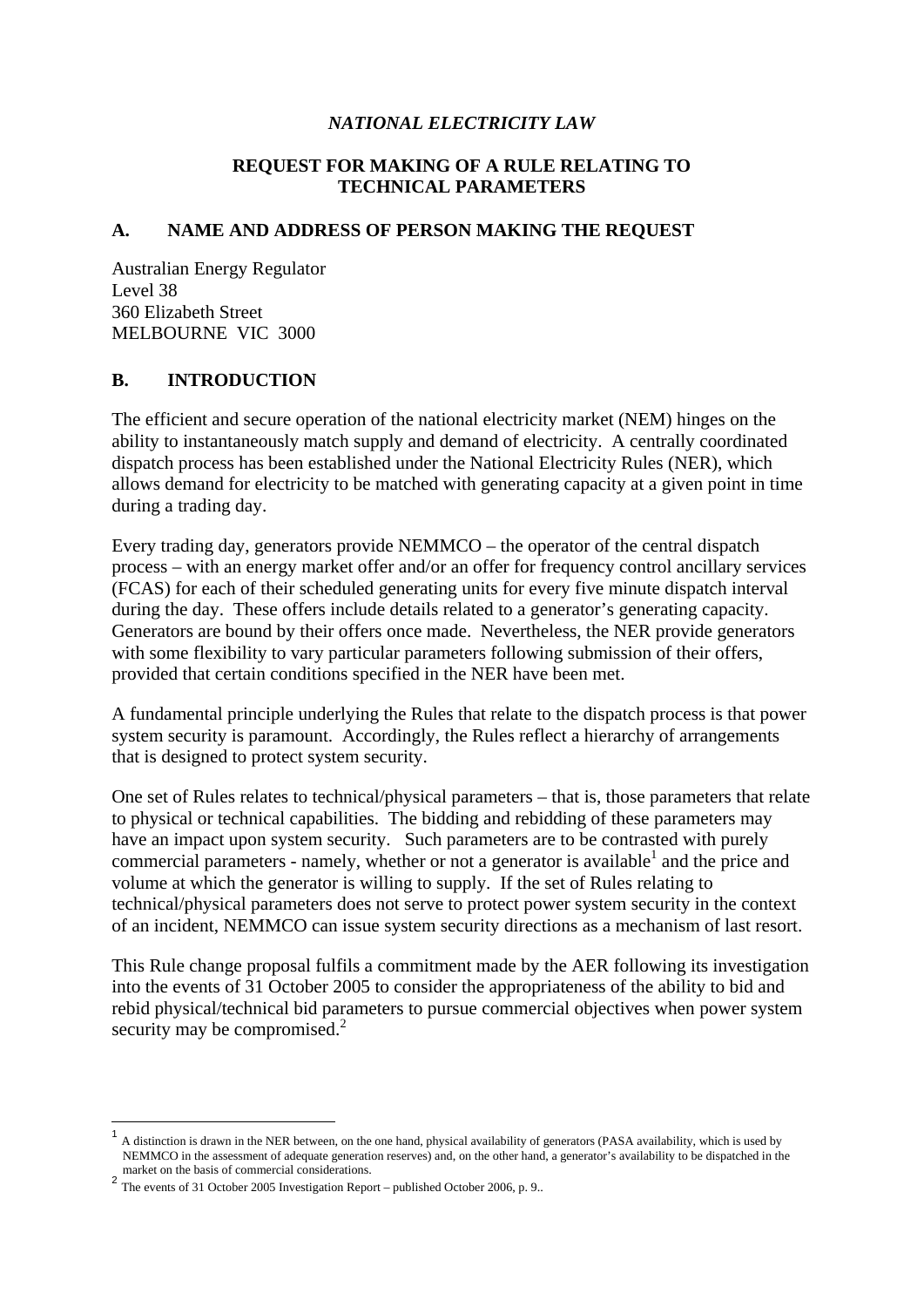The AER has discussed this Rule change proposal with NEMMCO and the National Generators Forum (NGF). NEMMCO supports the Rule change proposal. The NGF has indicated that, overall, the proposed changes appear reasonable.

# **C. STATEMENT OF ISSUES**

## **1. Ramp rates**

*i Summary* 

As part of an energy market offer, a scheduled generator is obliged under the NER to provide NEMMCO with details of the rate at which the output of the generator may vary up and down of their respective generating units. This is generally referred to as the generator's ramp rate and is measured in MW/minute.

Scheduled generators have the ability to rebid their ramp rates during a dispatch interval. The NER provides that offers and rebids be made in good faith. That is, there needs to be an intention to honour the offer, including ramp rates, unless the material conditions and circumstances upon which the original offer was based change. However, the NER does not otherwise restrict the ability to rebid ramp rates.

The AER considers that the provisions of the NER relating to ramp rates, including the ability to bid and rebid ramp rates, were intended to be linked to physical or technical capabilities of the relevant plant or equipment. Nevertheless, this linkage is not made explicit in the NER, which means that ramp rates may be bid and rebid to pursue commercial objectives, even in circumstances when system security is or might be compromised. Precedents of this occurring in the past have affected NEMMCO's ability to ensure security of the system. This Rule change proposal seeks to ensure that these instances are minimised.

The focus of the Rule change proposal is on the bidding and rebidding of ramp rates by generators, as this is the context within which system security concerns have arisen. However, for the sake of consistency, the Rule changes are proposed to cover all participants to whom obligations regarding ramp rates apply.

*ii Current Rules* 

# Notification of maximum and normal ramp rates before participation in the NEM

Clause 3.13.3 provides, *inter alia*, that scheduled generators must provide NEMMCO with offer data in accordance with schedule 3.1. In turn, schedule 3.1 provides that scheduled generators must provide generating data including "normal and maximum ramp rates". The term "ramp rates" is defined in the NER as "the rate of change of active power supplied from a generating unit".

Schedule 3.1 requires that normal and maximum ramp rates must be submitted to NEMMCO by scheduled generators at least six weeks before commencing participation in the market. In other words, the obligation in schedule 3.1 regarding notification of ramp rates is a one-off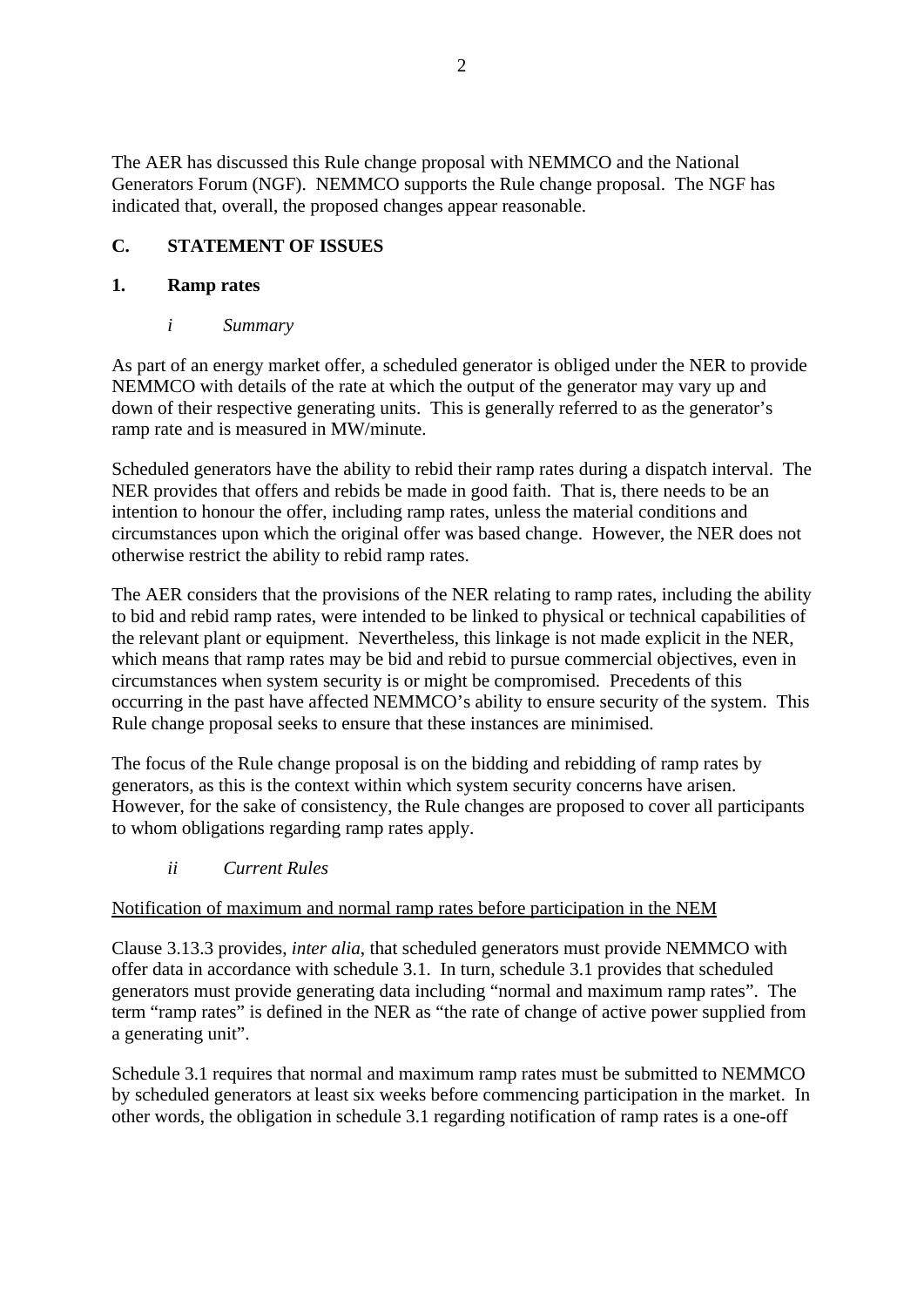obligation that must be complied with prior to participation in the market.<sup>3</sup> It would, therefore, appear that the details regarding ramp rates provided to NEMMCO before a generator commences participation in the market are largely linked to normal and maximum *design* capabilities (i.e. the capability of the relevant plant based on the relevant technical/engineering specifications), although this is not explicit in the text of schedule 3.1 itself.

#### Notification of ramp rate constraints 2 days before trading day

Information regarding a generator's ramp rates must also be supplied on a more short-term basis. Specifically, clause 3.8.4(c) of the NER obliges scheduled generators to provide NEMMCO with details of any "ramp rate constraints" two days ahead of each trading day.

While the phrase "ramp rate constraints" is not defined as a single term in the NER, the term "constraints" is defined as a limitation on the capability of a generating unit such that it is unacceptable to generate the level of electrical power that would occur if the limitation was removed. Accordingly, when the NER definitions of "ramp rates" and "constraints" are read together, the phrase "ramp rate constraints" would appear to be a reference to short-term operational *limitations* on ramp rates that may exist at a particular point in time in contrast to the *designed* ramp rates capability, which is notified under schedule 3.1 before commencing participation in the market.

#### Notification of ramp rate capability during pre-dispatch period

1

Before the pre-dispatch period commences, generators must submit dispatch offers in accordance with clause 3.8.5 and the spot market timetable. Clause 3.8.6(b) of the NER requires that the dispatch offer specify for each of the 48 trading intervals in the relevant trading day, "a MW/min ramp rate capability".

The ramp rate capability announced as part of a generator's pre-dispatch offer under clause 3.8.6(b) may be different from the ramp rates announced by generators under schedule 3.1 before commencing participation in the market: the former would appear to concern shortterm *operational* ramp rates limits based on physical/technical characteristics associated with the relevant plant or equipment when considered in the light of the prevailing conditions whereas the latter would appear to concern *design* capabilities.

The relationship, if any, between "ramp rate constraints" in clause 3.8.4(c) and "ramp rate capability" in clause 3.8.6(b) is not explicitly dealt with in the NER. In any case, both terms appear to concern physical/technical characteristics associated with the relevant plant or equipment, although this is not explicit in the text of the relevant provisions of the NER.

As a matter of practice, NEMMCO receives two ramp rates from generators during a dispatch interval – an "up" ramp rate for increases in generation levels and a "down" ramp rate for decreases in these levels. While these ramp rates are not usually explicitly designated as such, they would appear to be the *operational* ramp rates covered by clause 3.8.6.

<sup>&</sup>lt;sup>3</sup> Schedule 3.1 additionally obliges generators to conduct an annual review of registered offer data, including ramp rates, and to notify any changes to NEMMCO.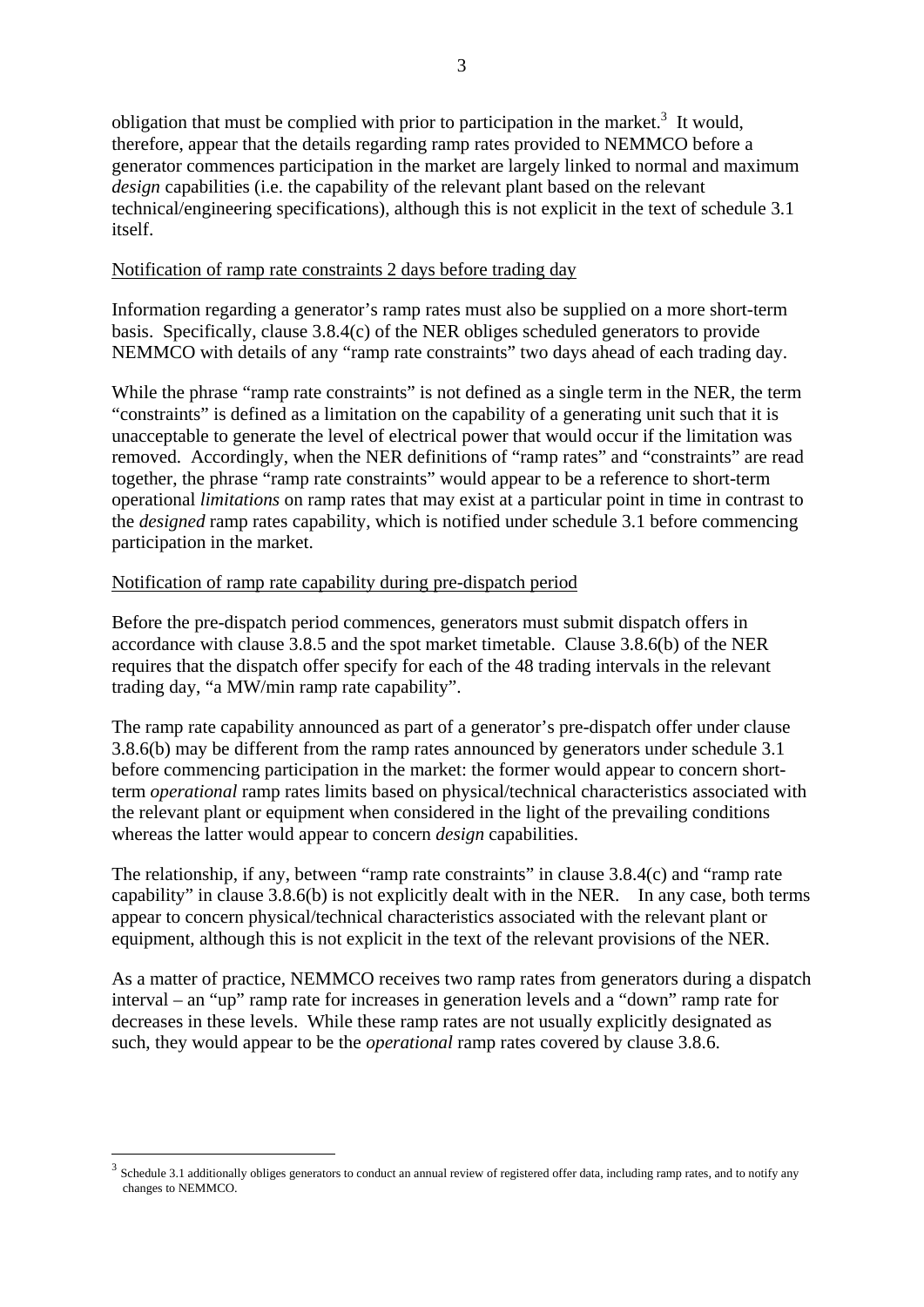#### Rebidding of ramp rates

After the pre-dispatch period commences, generators have the ability under clause 3.8.22(b) to vary their energy and FCAS offers, including "ramp rates of generating units",<sup>4</sup> but only if the requirements of clauses 3.8.22(c) and 3.8.22A have been satisfied.

Under clause 3.8.22(c), generators must provide a brief, verifiable and specific reason for the "rebid", which is defined as a variation made to an offer under clause 3.8.22. Pursuant to clause 3.8.22A, generators must also be able to demonstrate that the rebid was made in good faith – that is, at the time of making the original offer there was an intention to honour that offer if the material conditions and circumstances upon which the offer was made remained unchanged. However, there are no other restrictions on generators' ability to rebid ramp rates for their generating plant and equipment.

#### *iii The problem*

The events of 31 October 2005 triggered concern about the threat to system security that the variation of ramp rates by generators could pose in certain circumstances. On that day, the failure of a major transmission link between Wallerawang power station and the South Sydney substation in New South Wales caused significant disruption to the market. Network constraints were imposed as a result of the network outage. These network constraints had the effect of constraining the dispatch of some generation in the vicinity. However, NEMMCO's ability to reduce such generation was hindered by the rebidding of ramp rates to very low levels by certain generators. In particular, in order to reduce the commercial impact of the network constraints, certain generators who were at risk of having their generation levels reduced, lowered the rate at which their dispatch targets could be changed through their ramp rates. This had the effect of limiting the rate at which NEMMCO could require those generators to reduce their respective levels of generation in the face of the network constraints.

It was noted in the AER's investigation of the events of 31 October 2005 that the practice of rebidding ramp rates could have the effect of placing system security in jeopardy. $\delta$  The AER explained in its report that reduced ramp rates could hinder the ability of market systems to rapidly adjust power flows to respond to issues that emerge in the market, as was the case on 31 October 2005. In NEMMCO's incident report for the same event,<sup>6</sup> NEMMCO stated that "[t]he insecurity persisted due to a combination of factors including limited ramp rate capability of NSW generating units, the constraining of interconnector flows, and a number of constraint formulation issues".

Events in Queensland in October and November of 2007 confirm that system security can be compromised through the rebidding of ramp rates.<sup>7</sup> Furthermore, the AER considers that, as transmission congestion builds over time, the system security threats posed by the rebidding of ramp rates in certain circumstances could also increase. Nevertheless, under the current drafting of clauses 3.8.22 and 3.8.22A, generators would theoretically be within their rights to vary the ramp rate capability announced during the pre-dispatch period, subject only to the

<u>.</u>

<sup>&</sup>lt;sup>4</sup> Presumably, despite the difference in terminology, it would appear that "ramp rates of generating units" used in clause 3.8.22(b) is equivalent to "ramp rate capability" in clause 3.8.6(b). Therefore, in line with the definition of the latter explained earlier in this paper,

the former term would appear to concern physical/technical characteristics associated with the relevant plant or equipment<br>
<sup>5</sup> The events of 31 October 2005 Investigation Report – published October 2006, p. 9.<br>
<sup>6</sup> NEMMCO

TREMMCO market event report - published 15 January 2008. NEMMCO's report states that sustained counter-price flows were brought about by factors including the offering of very low ramp rates of 1MW/min.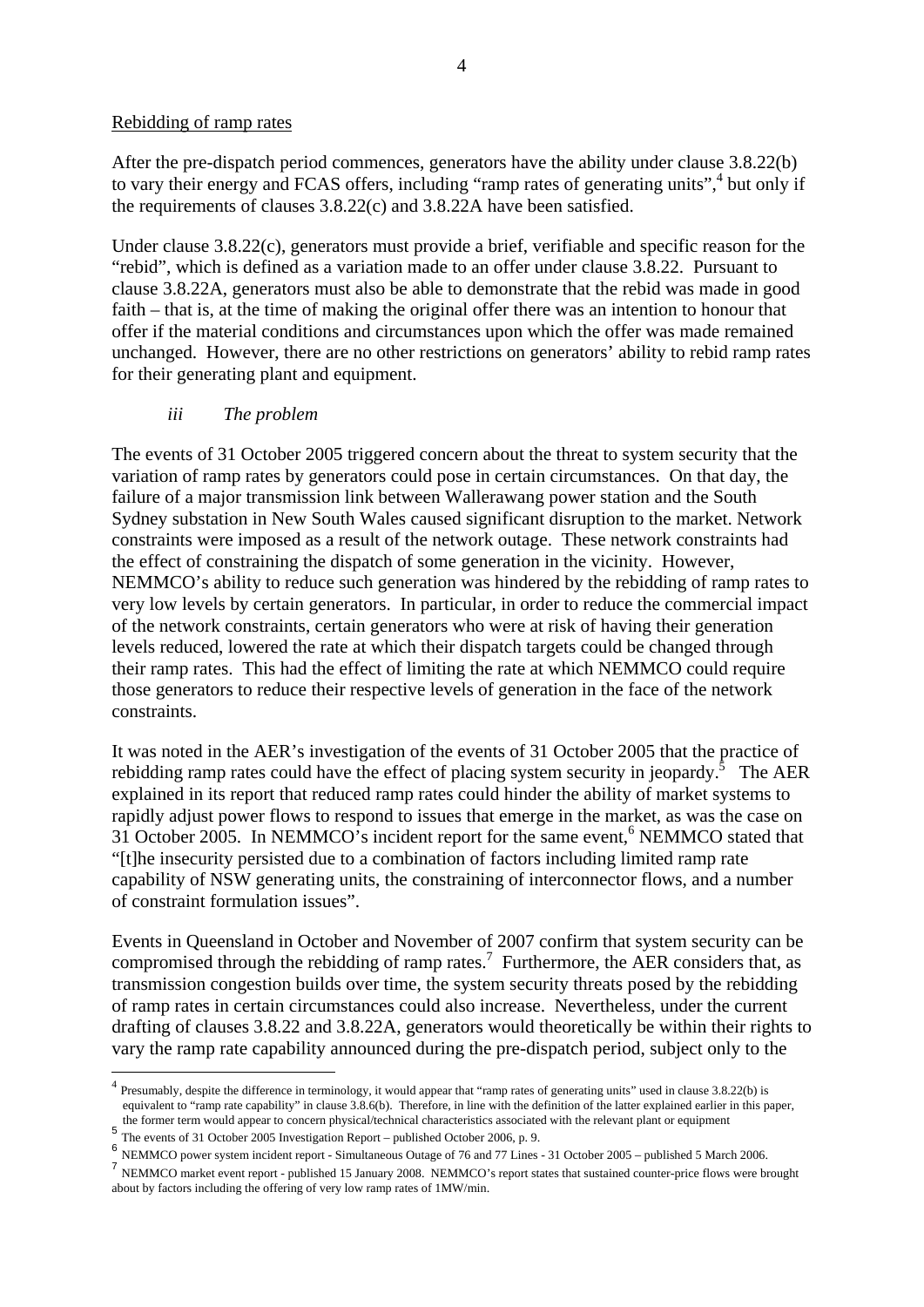condition that a material change in the conditions on which the original offer was based has occurred (such as the imposition of binding network constraints). Currently, there is nothing in the NER that would prevent generators from varying their offer with respect to ramp rates in such circumstances, even if system security is threatened, even though the terms of the NER tend to support the view that ramp rate bids and rebids should reflect the physical/technical capability of the relevant plant and equipment.

The AER considers that bidding and rebidding a reduced ramp rate in pursuance of commercial objectives could have the effect of restricting NEMMCO's ability to take measures to maintain power system security, as was the case on 31 October 2005. Furthermore, the declaration of a ramp rate of zero, which has also occurred at times, is inconsistent with the concept of being a "scheduled generator" – that is, a generator that is willing and able to be scheduled in accordance with NEMMCO's instructions.<sup>8</sup>

#### *iv Proposed solution*

The AER believes that the various references to ramp rates in the NER indicate that the bidding and rebidding of ramp rates is intended to be linked to the technical characteristics and/or physical constraints associated with generators' plant or equipment. This view is supported by the fact that the market is operated by NEMMCO in such a way that network constraints will be violated before generator ramp rates.

Following discussions with the National Generators' Forum and NEMMCO, the AER considered a number of options to address the problems arising from the lack of explicit recognition in the NER that ramp rates should be treated as a physical/technical parameter, at least in certain circumstances. These options are identified below together with the AER's assessment of the relative merits of each option.

#### NEMMCO directions

1

One option would be to continue to allow generators to pursue commercial objectives through their ramp rate bids and rebids in all circumstances, unless NEMMCO issues directions under clause 4.8.9 of the NER to restrict the availability of this option. NEMMCO could, for example, direct a generator to increase its downward ramp rate in order to reduce the level of generation more rapidly when network constraints are being violated and the power system is considered not to be secure.<sup>9</sup>

However, the issuance of directions by NEMMCO under clause 4.8.9 is generally regarded as a mechanism of last resort to be used only when market failures arise and provides for participant compensation in such cases. This context for the use of clause 4.8.9 directions does not appear appropriate for the issuance of directions to generators merely to reduce supply when network constraints are being violated.<sup>10</sup> Furthermore, under these conditions, NEMMCO will normally have other security issues to manage. In these circumstances, it may be unreasonable to expect NEMMCO to issue directions resulting from reductions in

<sup>&</sup>lt;sup>8</sup>The use of a ramp rate of zero is even more restricting than the use by generators of the inflexibility provisions, discussed below. A zero ramp rate means that a generator can change its output to any level and the dispatch process administered by NEMMCO must

accommodate the new target. Inflexibility means that a generator remains at the fixed level that is offered into the systems.<br><sup>9</sup> Network constraints can, at times, be invoked with little or no prior notice, for example fo unusual weather conditions that lead to the reclassification of the loss of multiple transmission lines as a credible contingency. This can lead to a sudden and significant change in network capability, which requires an equivalent reduction in generation output. If generation output is not reduced significantly then the network operation is no longer secure.<br>

In this regard, it should be noted that network constraints are violated relatively commonly (of the order of 3 times per day on average).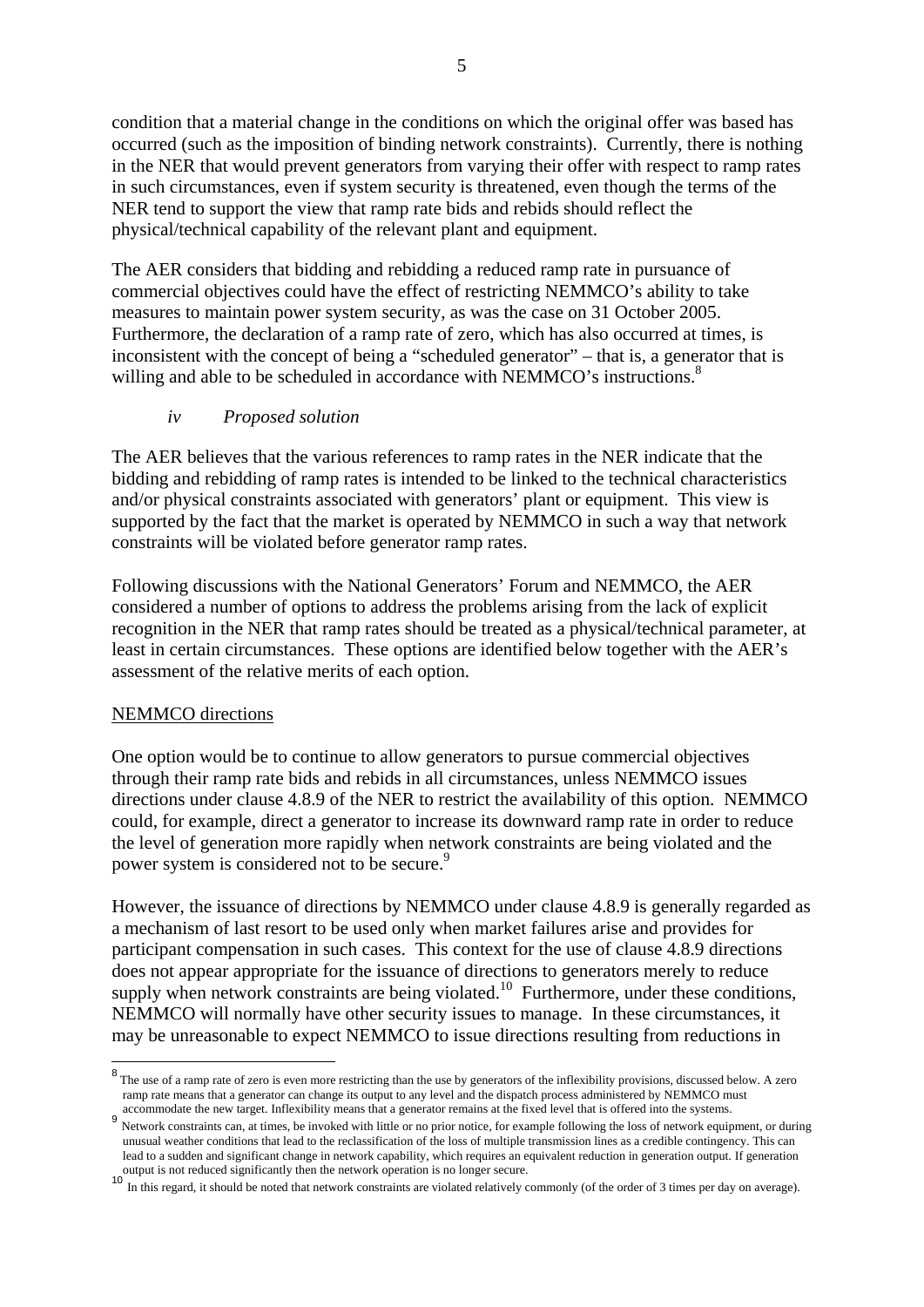ramp rate capability in addition to executing its other responsibilities aimed at maintaining or re-establishing system security. This may result in delays when urgency is of utmost importance.

#### Physical parameter

Another option would be to limit generators' ramp rate bids and rebids to levels that correspond to the actual physical or technical capability of their plant.

This approach would appear to be consistent with the relevant provisions of the NER, which tend to indicate that the ramp rate is a technical, rather than commercial, parameter. This approach would also help to ensure that NEMMCO has at its disposal the highest level of flexibility that the market can provide to aid in the management of system security. For example, under this option, generators would not be able to alter their bid ramp rate following a step change in network capability unless the physical/technical capability of their plant justified the rebid.

While this option has the advantage of simplicity and tends to be supported by relevant provisions of the NER, there are certain efficiency costs associated with requiring generators' plant to operate at its technical limits at all times. Operating plant at, or close to, its ramp rate limits typically increases wear and tear and results in associated maintenance costs. These costs cannot be readily reflected in generators' offers for the supply of energy. Finally, this option could have the perverse effect of favouring or incentivising investment in slower technology and/or the reduction of the performance of existing plant to ensure that the technical downward ramp rate applicable to the plant is as low as possible.

#### Two tiered parameter – "technical" and "nominated commercial"

A variation of the preceding option would be to allow generators to vary their ramp rates to pursue commercial objectives, except in cases where network constraints would otherwise be violated. Under this option, when network constraints exist, generators would be bound by their physical/technical ramp rate capability.

The advantage of this option is that it accounts for the efficiency costs generators would bear if they were to be bound to their physical/technical ramp rate in all circumstances, while also recognising the need to ensure ramp rates reflect the technical capability of generation at times when the security of the power system may be at risk. Under this option, generators would have flexibility to pursue commercial objectives, in keeping with the objective expressed in clause 3.1.4 of the NER to allow market participants the greatest amount of commercial freedom to decide how they will operate in the market.

Nevertheless, there are certain disadvantages associated with this option. In particular, as in the case of the preceding option, this option could be viewed as favouring generators with slower ramp rates, whose designed downward ramp rates means that the impact of binding network constraints is less than for those generators with faster ramp rates. Another consequence of this option is that it could incentivise investment in slower technology and/or the reduction of the performance of existing plant. Finally, the practical implementation of this option is likely to be lengthy and complex from the perspective of both NEMMCO and generators.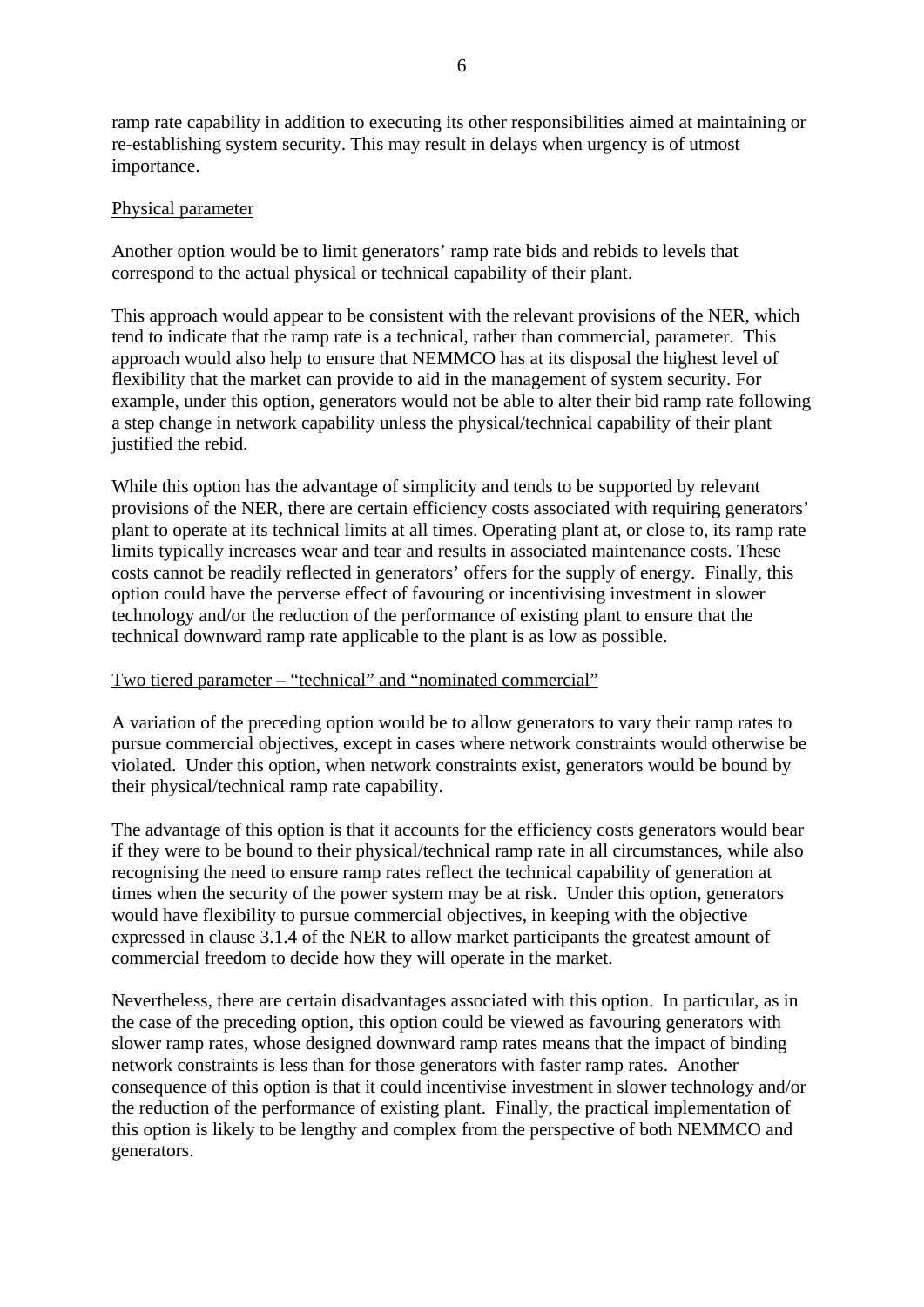#### Minimum ramp rates

A final option would be to require a participant's ramp rate bids and rebids to be at a level equal to or above a minimum ramp rate that would be applicable to all generators, unless there are verifiable practical/technical reasons for bidding or rebidding at a level below this minimum. Under this option, generators would have flexibility to bid or rebid ramp rates between the stipulated minimum ramp rate up to the maximum designed ramp rate capability for the relevant plant or equipment.

Assuming that an appropriate minimum ramp rate is identified, the AER considers that, under this option, the important system security concerns associated with the use of ramp rates under the present version of the NER would be addressed. The AER further considers that this option also eliminates or, at least, minimises the disadvantages associated with the other options that have been outlined above.

In particular, this option would provide NEMMCO with the requisite flexibility to manage system security when dealing with network constraints without having to worry about the possibility that generators will bid or vary their ramp rate bids so as to constrain the dispatch of generation when the network is constrained. This option also accounts for the efficiency costs generators would bear if they were to be bound by their physical/technical ramp rate in all circumstances by allowing generators to bid and rebid their ramp rates at any level above the stipulated minimum. Unlike the previous two options considered, this option does not result in discrimination between generators with slower ramp rates and those with faster ramp rates. In turn, this option would not result in perverse incentives to invest in slower technology and/or reduce the performance of existing plant.

The minimum ramp rate that the AER considers will achieve all the aforementioned objectives has been assessed as 3MW/min. This figure is somewhat pragmatic. It is designed to balance the financial wear and tear impact of lower ramp rates on generators with the system security requirements of NEMMCO. Analysis of bids for 2007 shows that all except for a handful of generators bid at 3MW/min or greater most of the time. This has occurred despite the lack of an explicit statement in the NER Rules that a ramp rate is a technical parameter. Past ramp rate bidding practices, therefore, suggest that a level of 3MW/min minimum ramp rate would not cause undue wear and tear on plant. Furthermore, NEMMCO is of the view that 3MW/min should accommodate the vast majority of system security issues that may arise in the context of the national electricity market. In the case of particularly unusual circumstances, NEMMCO has the ongoing ability to issue any necessary directions under clause 4.8.9, which would be guided by the actual ramp rate capability of the plant at the time of issuance.

#### Other options

For the sake of completeness, the AER notes that there may be other market-based options to address the system security issue that the bidding and rebidding of ramp rates might pose. In particular, the NER could be amended to establish better locational pricing signals that alter bidding/rebidding incentives for ramp rates. However, the AER is not proposing to pursue this option.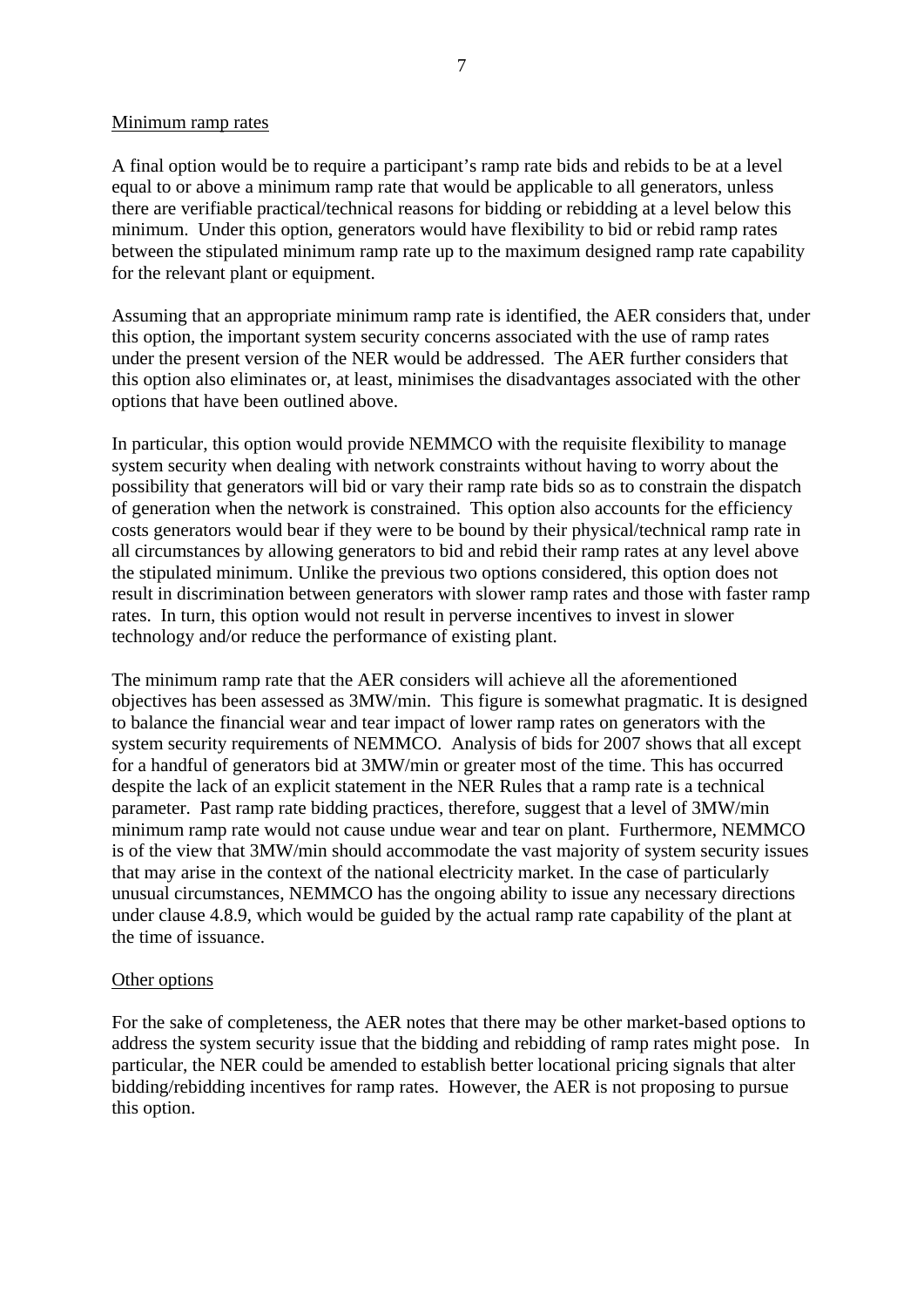Implementation of the preferred option: minimum ramp rates

The attached Rule change proposal contained in Appendix A reflects the AER's preferred option – that is, minimum ramp rates. This option would not require major changes to NEMMCO's nor participants' systems and processes.

Rather, it would be incumbent upon generators to ensure that their ramp rate bids and rebids are between the stipulated minimum ramp rate and the maximum designed ramp rate (which is notified to NEMMCO under schedule 3.1). Rebidding of ramp rates would not be subject to the good faith requirement contained in clause 3.8.22A of the NER. However, if generators' ramp rate bids and rebids fall below the stipulated minimum ramp rate, they would be required to notify NEMMCO of the practical/technical justification for this. The reasons provided by generators in such circumstances could be the subject of an audit by the AER.

In the case of plant and equipment that for practical/technical reasons can never operate at a ramp rate above the prescribed minimum, the Rule change proposal would require the market participant to notify NEMMCO of the technical details justifying the ramp rate of less than 3MW/min.

### *v How amendment of the proposed solution will contribute to the achievement of the NEM objective*

The proposed Rule change regarding ramp rates in Appendix A will assist NEMMCO to maintain system security during critical periods when network constraints are binding. In turn, this will facilitate smooth and efficient operation of the spot market, which is one of NEMMCO's core functions. In addition, the amendment will contribute more broadly to the achievement of the NEM objective by clarifying what is currently implicit in the NER, which in turn will enhance enforceability of the relevant provisions of the NER. This will ultimately work to the benefit of all market participants and stakeholders.

## *vi Benefits and costs and potential impact on those likely to be affected by Rule change*

The most significant benefit of the Rule change proposal is that it effectively limits the bidding and rebidding of reduced ramp rates in cases where such bids and rebids could have the effect of restricting NEMMCO's ability to take measures to maintain power system security. Requiring generators to bid ramp rates above 3MW/min, unless there is a verifiable physical/technical reason not to do so, should accommodate the majority of system security issues that may arise in the context of the national electricity market.

The Rule change proposal is unlikely to impose significant costs on generators. Historical evidence indicates that most generators bid at 3MW/min or greater most of the time, even in the absence of a requirement in the NER to do so. This suggests that imposing 3MW/min as the minimum ramp rate that may be bid and rebid by generators would not cause undue wear and tear on generators' plant.

Additionally, the Rule change proposal would not require major changes to NEMMCO's or participants' systems and processes. The only significant practical change needed to implement the Rule change proposal would be for participants to institute mechanisms to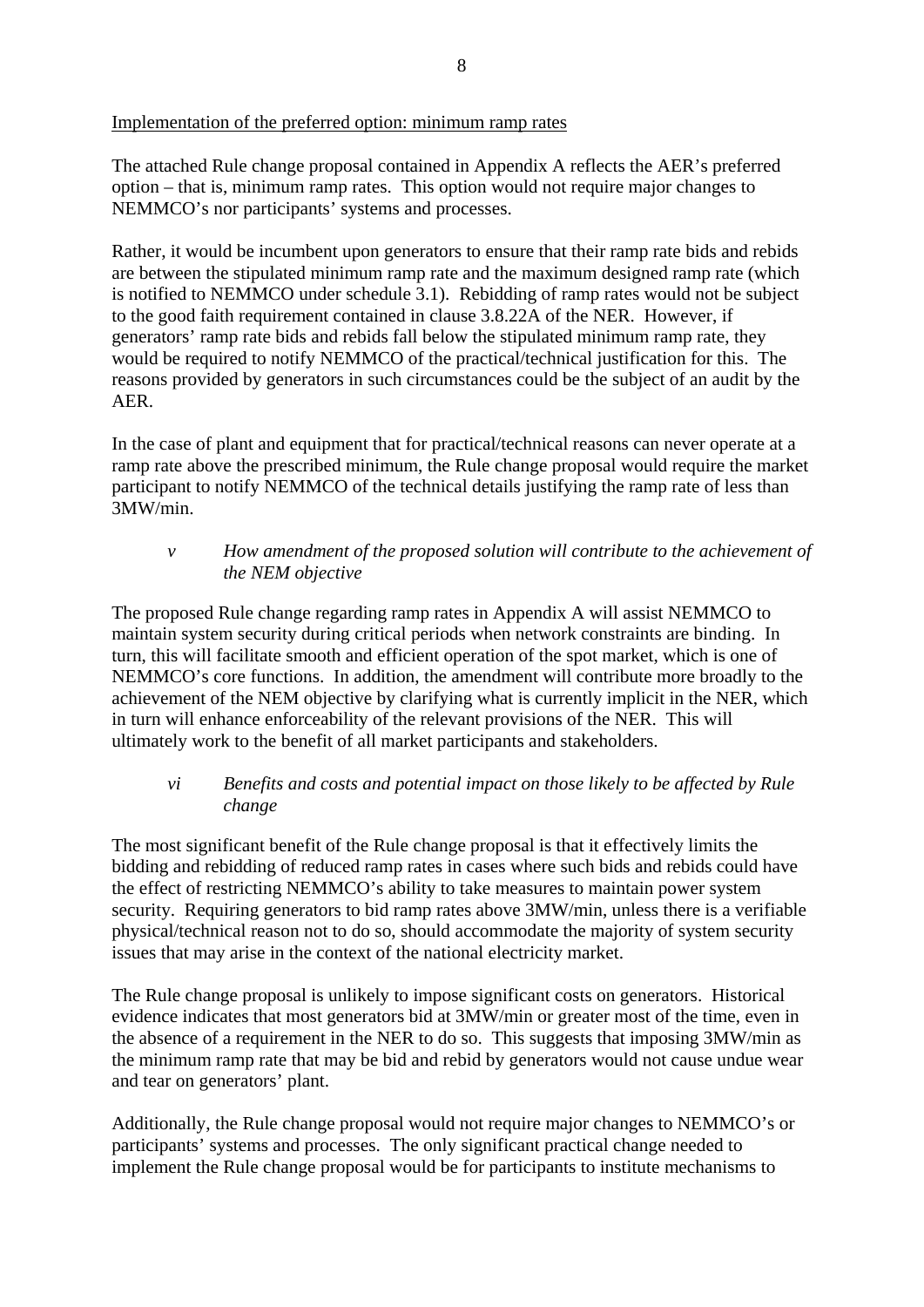ensure that their ramp rate bids and rebids are between the stipulated minimum ramp rate and the maximum designed ramp rate and to notify NEMMCO if the ramp rate falls below the minimum.

## **2. Frequency control ancillary service**

## *i Summary*

Offers for the supply of frequency control ancillary services (FCAS) include a capability specification that takes the form of an FCAS trapezium, which defines the enablement limits and response breakpoints for a particular generating unit. In essence, the trapezium indicates the maximum amount of FCAS that can be provided for a given MW output level for the generating unit. $^{11}$ 

The AER considers that the FCAS trapezium is designed to represent technical limitations associated with the plant that will be supplying FCAS, although this is not stated explicitly in the NER. This is apparent from the fact that the FCAS trapezium, which is defined by the enablement limits and response breakpoints, is a construction designed to determine the respective amounts of energy and FCAS that a generator is capable of providing. Nevertheless, the NER does not prevent FCAS enablement limits, response capability and response breakpoints from being bid or rebid to pursue commercial objectives, even in circumstances when system security is or might be compromised. Precedents of this occurring in the past have affected NEMMCO's ability to ensure security of the system. This Rule change proposal seeks to ensure that these instances do not recur.

## *ii Current Rules*

<u>.</u>

Clause 3.8.7A of the NER contains the requirements that must be complied with in making an FCAS offer prior to a trading day. Clause 3.8.7A(j) provides that market ancillary service offers must include the response breakpoint, $^{12}$  the upper and lower enablement limits<sup>13</sup> and the response capability.14 These parameters are used to construct the FCAS trapezium, which, as previously mentioned, is a construction used to determine, from a technical perspective, the respective amounts of energy and FCAS that a generator is capable of providing simultaneously. Nevertheless, the NER does not explicitly state that FCAS parameters are physical/technical parameters rather than those that are purely commercial in nature.

Under clause 3.8.22(b), generators may alter the availability, enablement limits, response capability and response breakpoints associated with its FCAS offer up to the time of dispatch. As in the case of rebids made with respect to other parameters under clause 3.8.22, the only requirements that must be fulfilled by generators regarding rebids for FCAS are that a brief, verifiable and specific reason is needed for the rebid (clause 3.8.22(c)(2)) and the rebid must be made in good faith (clause  $3.8.22A(a)$ ) – that is, at the time of making the rebid, the

<sup>11</sup> Additionally, generators offer the availability and price of FCAS on a commercial basis, which is not considered here.

<sup>&</sup>lt;sup>12</sup> A "response breakpoint" is defined in the NER as: (a) in relation to an FCAS offer to raise the frequency of the power system, the level of associated generation or load above which the amount of response specified in the offer reduces with increased generation or load level; and (b) in relation to an FCAS offer to lower the frequency of the power system, the level of associated generation or load below which the amount of response specified in the offer reduces with increased generation or loa

<sup>&</sup>lt;sup>13</sup>The term "enablement limit" with respect to an FCAS offer is defined in the NER as the level of associated generation or load above or

below which no response is specified as being available.<br><sup>14</sup> "Response capability" is defined in the NER as: (a) in relation to an FCAS offer to raise the frequency of the power system, the amount of the response which is specified in the offer for every level of associated generation or load below the associated response breakpoint; and (b) in relation to an FCAS offer to lower the frequency of the power system, the amount of the response which is specified in the offer for every level of associated generation or load above the associated response breakpoint.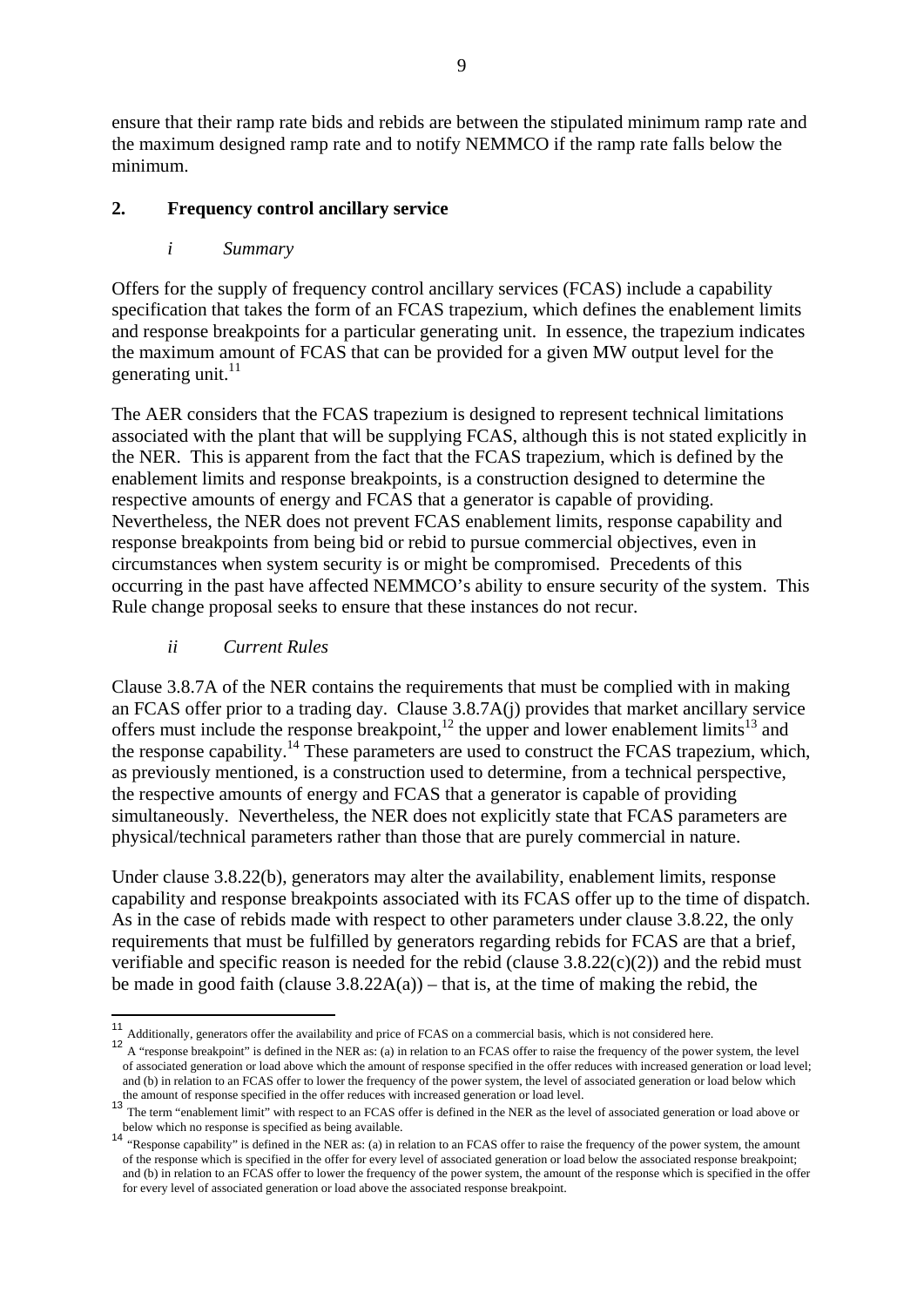material conditions and circumstances upon which the original offer was made have changed. The NER does not contain any requirement that rebids of FCAS parameters must be linked to actual physical/technical constraints associated with generators' plant and equipment.

## *iii The problem*

There have been instances in the past when FCAS trapeziums have been varied through the rebidding process under clause 3.8.22 of the NER to prevent the reduction of energy supply by a particular generator in cases where network constraints would have otherwise resulted in that generator's dispatch target being reduced.

Such rebidding can pose a threat to system security, as illustrated by the events of April and May of 2004 in the Latrobe Valley, Victoria. Network constraints at the Hazelwood terminal station had an impact on all generators located behind that constraint affecting up to 2,600MW of generation. Changes to the FCAS trapezium by one participant<sup>15</sup> meant that it was "trapped" at close to maximum output.<sup>16</sup> In practical terms, this meant that the level of energy output of the trapped generators could not be reduced. This situation was compounded by the fact that the other generators located behind the Hazelwood constraint were ramp rate limited or declared inflexible (the latter issue is discussed later in this paper), which also prevented their supply of energy being reduced and, in turn, had consequences for system security.

Subject to clauses 3.8.22 and 3.8.22A, generators have almost complete freedom to vary the FCAS trapezium up to the time of dispatch. Currently, there is nothing explicit in the NER that would prevent generators from varying their offer with respect to FCAS where binding network constraints are imposed, even if system security is threatened.

The AER considers that bidding and rebidding enablement limits, response capability and response breakpoints associated with an FCAS trapezium in pursuance of commercial considerations can restrict NEMMCO's ability to take measures to maintain power system security, as became evident throughout April and May of 2004 in the Latrobe Valley. Furthermore, the AER believes that the FCAS trapezium, which represents the capability of plant to provide frequency control ancillary services, is intended to reflect the technical characteristics and/or physical constraints associated with generators' plant/equipment. This view is supported by the fact that the market is operated in such a way that network constraints will be violated before parameters associated with the FCAS trapezium. The position of FCAS parameters in the constraint violation hierarchy ensures the market does not operate in such a way that plant and equipment will be damaged.

## *iii The proposed solution*

<u>.</u>

Market participants have the option whether or not to provide FCAS services. The AER proposes that, when a market participant decides to provide such services, the bidding and rebidding of enablement limits, response capability and response breakpoints should represent the technical/physical capability of the generators' plant. This will ensure that a

<sup>15</sup> Specifically, the generator in question increased its enablement limits so that the upper limit was close to maximum output and the lower limit was only a relatively small amount of energy below the upper limit.<br><sup>16</sup> A generator is "trapped" when the level of energy it is supplying falls within the boundaries of its FCAS trapezium. Technical

limitations associated with the linear program that optimises dispatch means that the generator can only be dispatched to supply less or more than the energy within the boundaries of its FCAS trapezium if it rebids the enablement limits of its FCAS trapezium or does not conform with its dispatch instruction.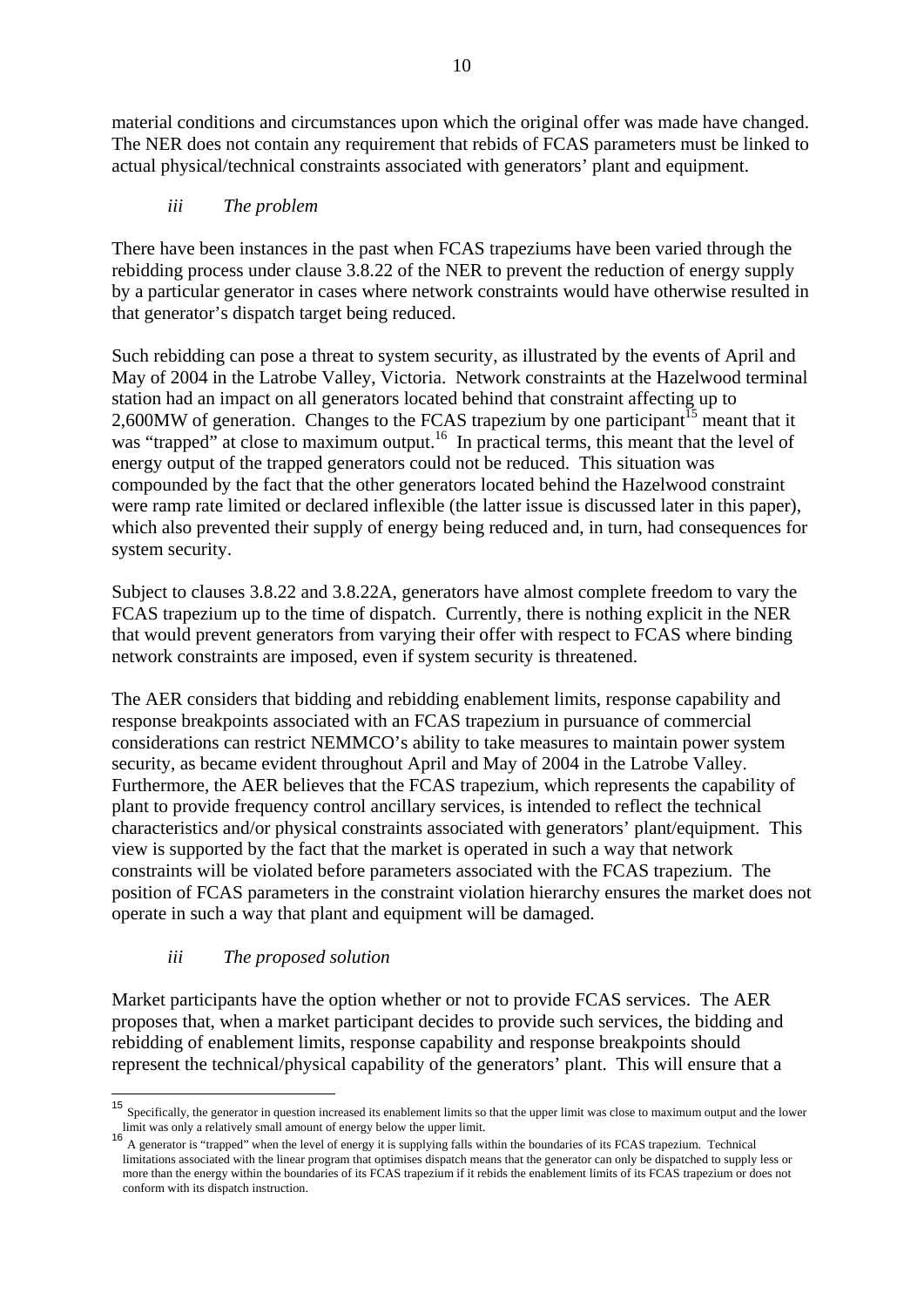generator cannot prevent NEMMCO from reducing the amount of energy it is supplying when system security demands otherwise, unless real technical or physical constraints exist.

The proposal would entail introduction of a new and a minor consequential amendment to clause 3.8.7A of the NER, dealing with market ancillary services offers. A draft of the proposed rule is contained in Appendix B.

*iv How the proposed solution will contribute to the achievement of the NEM objective* 

The Rule change proposal will assist NEMMCO to operate the national electricity market so that electricity supply is secure. In particular, by preventing scheduled generators from varying their FCAS offer to pursue commercial objectives, NEMMCO will be able to respond more effectively to contingency events and during periods when network constraints are binding. This will help to facilitate smooth and efficient operation of the spot market, one of NEMMCO's core functions.

*v Benefits and costs and potential impact on those likely to be affected by Rule change* 

By linking FCAS bidding and rebidding to the technical/physical capacity of a generator's plant, the Rule change proposal will allow NEMMCO to respond more effectively to events that compromise system security.

The costs to generators associated with this Rule change proposal would be limited. They would merely need to institute mechanisms to ensure that bids and rebids for FCAS parameters correspond to actual technical capability. Most generators treat FCAS parameters as technical parameters in any case.

# **4. Inflexibility**

1

# *i Summary*

At any time after a scheduled generator or other market participant has lodged its dispatch offer, during or after commencement of the pre-dispatch period, the generator must declare itself "inflexible" – that is, it is unable to operate in accordance with NEMMCO's dispatch instructions<sup>17</sup> – if the conditions in 3.8.19(a) of the NER have been met. Clause 3.8.19(a) explicitly states that the declaration in question must be "due to abnormal plant conditions or other abnormal operating requirements". Pursuant to clauses 3.8.19(b)(1) and 3.8.22(c)(2), a brief, verifiable and specific reason must be given to justify a rebid on the ground of inflexibility in reliance upon clause 3.8.19.

In essence, clause 3.8.19 requires participants to advise NEMMCO of inflexibility once it reasonably expects that the grounds to do so exist. However, the NER do not explicitly prohibit a participant from advising NEMMCO of inflexibility in the absence of those grounds. Nor do the NER explicitly require a participant to advise NEMMCO once those grounds cease to exist. Accordingly, a participant could theoretically have inflexibility status

<sup>&</sup>lt;sup>17</sup> The term "inflexible" is defined in the NER as meaning that the generating unit in question "is only able to be dispatched in the trading interval at a fixed loading level specified in accordance with clause 3.8.19(a)".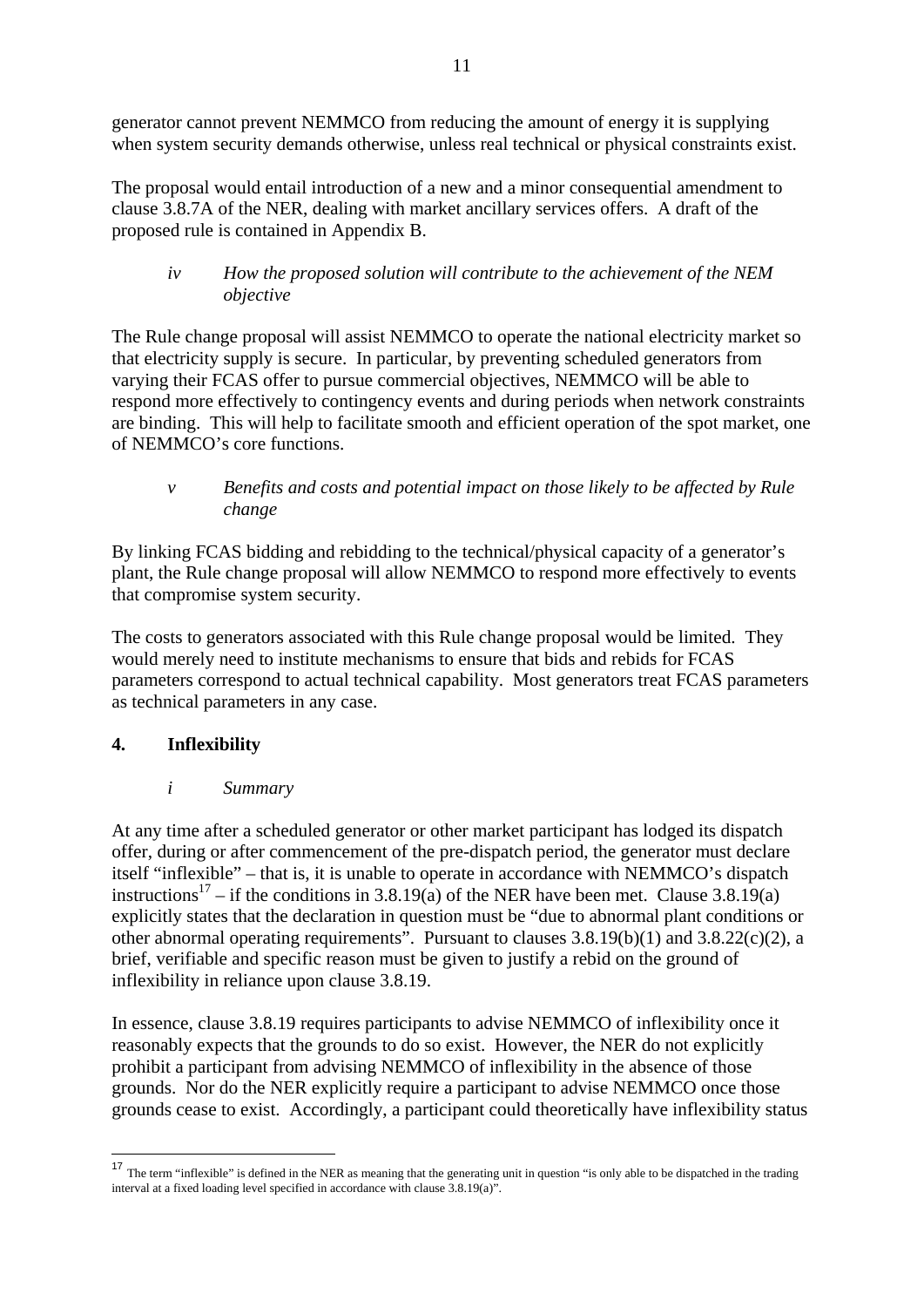by notifying NEMMCO under clause 3.8.19 even if abnormal conditions do not exist or if such conditions have ceased to exist.

## *ii Current Rule*

Clause 3.8.19(a), which is cast in mandatory terms, requires generators to bid "inflexible" in the limited circumstances specified in that clause - that is when "abnormal plant conditions or other abnormal operating requirements" exist. A literal interpretation of this clause suggests that, when those limited circumstances do not exist, clause 3.8.19(a) does not apply to a generator's decision as to whether or not to inform NEMMCO that it is inflexible. In other words, this would mean that a generator could declare itself inflexible on any grounds but would only be *obliged* to declare itself inflexible in the circumstances specified in clause 3.8.19(a). However, such an interpretation would appear to be at odds with the purpose underlying that clause – namely, to allow a generator to bid "inflexible" only if justified on the grounds of technical characteristics and/or physical constraints associated with generators' plant/equipment.

### *iii The problem*

Since the NEM commenced there have been a number of instances of conduct by participants which was not in accordance with the object underlying clause 3.8.19 of the NER.

In particular, units have been declared inflexible where participants have subsequently admitted that there were no abnormal conditions and that they had erred in declaring unit(s) inflexible. Two such occasions were the events of 19-20 December 2001 and 22 March 2006. In relation to both these events, the regulator chose not to take action for a breach of clause 3.8.19, preferring instead to take action for a breach of clause  $3.8.22(c)(2)(i)$  on the basis that the reason submitted to NEMMCO on both occasions did not fully satisfy the requirement to be brief, verifiable and specific. In both cases, the regulator's position was influenced by the absence of an explicit prohibition in the NER against the use of inflexibility even when the grounds specifically provided for under clause 3.8.19(a) (i.e. abnormal conditions) do not exist. The absence of an explicit prohibition cast doubt on the prospects of successful action under that provision.

## *The events of 19-20 December 2001*

In May 2002, NECA wrote to participants regarding the use of dispatch inflexibility bids and rebids in the following terms:

"The intent of the market rules is that the dispatch inflexibility provisions should be used only in response to abnormal plant conditions or other abnormal operating requirements in respect of a specific **unit. It is crucial to the efficiency, and indeed ultimately the security, of the market that the 'must run' provisions are used only in response to genuine technical operating requirements. Units** declared inflexible are treated outside the normal pricing and dispatch arrangement. This in turn limits the market's ability to achieve competitive outcomes. Moreover, abuse of those provisions could potentially threaten the safe and/or secure operation of the power system. At the extreme, it could lead to market failure and to intervention by NEMMCO to manage the operation of the system by direction."

This letter followed the National Electricity Tribunal's decision on the events of 19-20 December 2001, which included an order that the participant pay \$10,000 for breach of clause  $3.8.22(c)(2)(i)$ . NECA's report of the investigation noted that the reasons given by the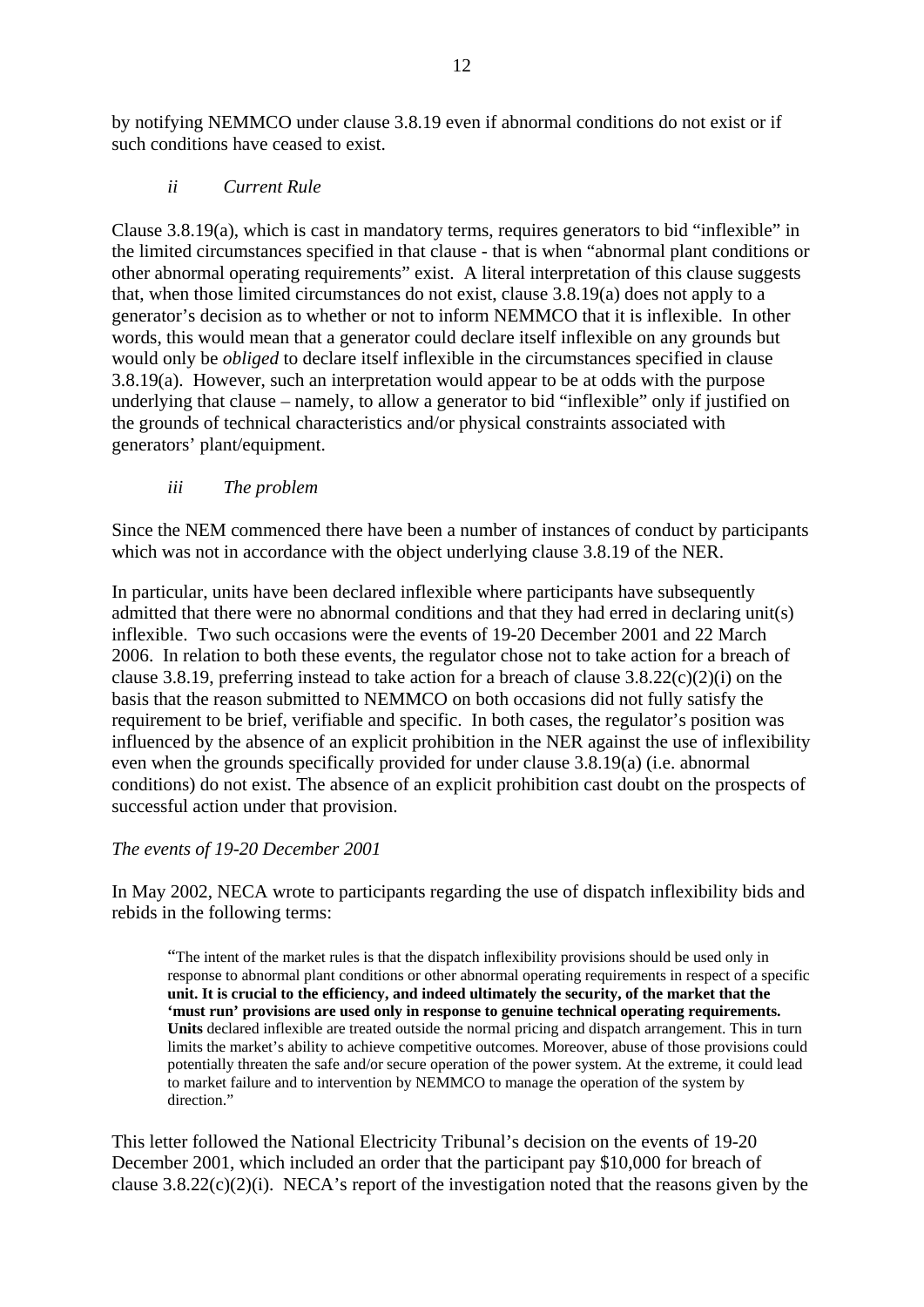participant for the majority of the dispatch inflexibility rebids did not, by its own admission, accord with the object of the provision. Further, in that report, NECA noted that, on a number of occasions in the past, it had drawn the market's attention to questionable uses of the inflexibility provisions. Ultimately, the decision to take action against the participant under clause  $3.8.22(c)(2)$  rather than clause  $3.8.19$  was influenced by the lack of an explicit prohibition under clause 3.8.19(a).

### *The events of 22 March 2006*

The AER's investigation of events of 22 March 2006 revealed that the inflexibility provision had been used (again by the participant's own admission) where there were no qualifying circumstances. The AER issued an infringement notice for a breach of clause  $3.8.22(c)(2)(i)$ with respect to these events, but did not take action for a breach of clause 3.8.19(a).

In its media release on 31 August 2006, the AER stated:

" …it is critical that the inflexibility provisions are used only where abnormal operating conditions exist. If generators inappropriately declare themselves inflexible it has the potential to impact on the efficient dispatch of the market and threaten the safe and secure operation of the power system.

For these reasons, the AER carefully monitors and rigorously enforces this area of the rules to ensure that bidding inflexible is used only exceptionally and in response to genuine technical operating requirements. The AER's enforcement tools range from the infringement notice used in this case, to legal action seeking penalties of up to \$100,000."

#### *iv Proposed solution*

In relation to both of the events described above, the degree of potential harm to users was stressed by the regulator. However, the lack of clarity concerning the circumstances in which clause 3.8.19 applies means that generators may be able to declare themselves "inflexible" despite the absence of abnormal plant or operating conditions and even though such a declaration could threaten system security. This potential threat to system security could be resolved by redrafting clause 3.8.19(a) to make it clear that generators are only entitled to declare themselves "inflexible" in cases where technical/physical constraints justify such a declaration.

The AER does not propose any modification to the circumstances in which inflexibility may be used. Rather, the AER merely proposes amendments to make the prohibition of the improper use of the inflexibility provisions explicit.

### *v How the proposed solution will address the system security issue and contribute to the achievement of the NEM objective*

Units declared inflexible are treated outside the normal pricing and dispatch arrangements. If inflexible bidding was allowed to occur for reasons other than in the case of "abnormal conditions" such as to pursue commercial objectives, the market's ability to deliver competitive outcomes would be limited. Further, if the use of these provisions in the absence of abnormal conditions became commonplace, it could threaten the safe and secure operation of the power system by NEMMCO by restricting its ability to manage events. The AER considers that the amendment proposed in Appendix C will avoid these outcomes.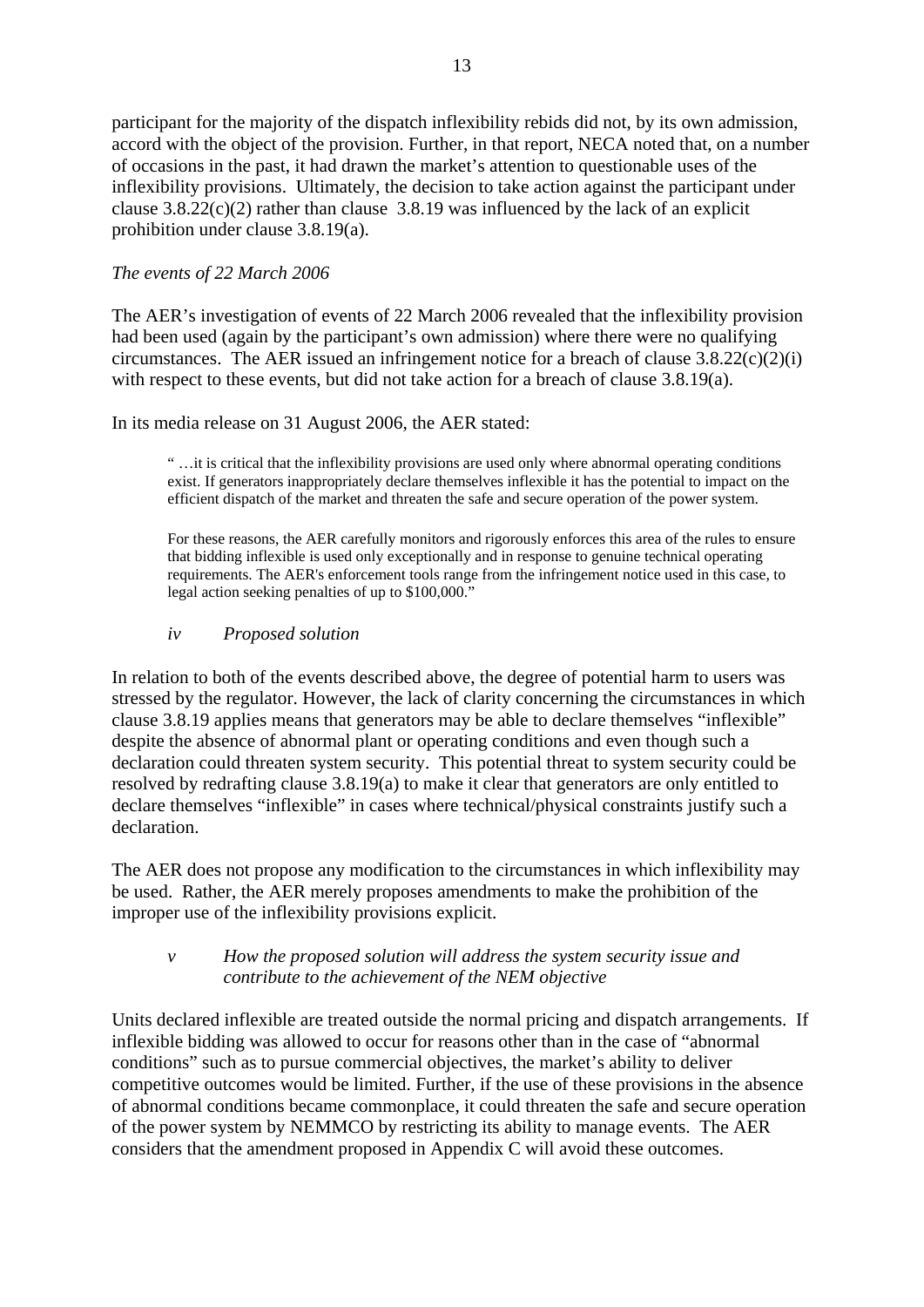In addition, the amendment will contribute more broadly to the achievement of the NEM objective by enhancing the efficient operation of the market. In particular, distortions to *efficient* dispatch prices through bids being treated outside the merit order will be minimised since it will be beyond doubt following the Rule change that usage of the inflexibility provisions is restricted to the existence of 'abnormal conditions'. Furthermore, the requirement for information to be passed on as soon as practicable once a reasonable expectation of the basis for inflexibility disappears will provide the opportunity for more efficient outcomes whereby competitive responses once the constraint is removed can occur at the earliest possible stage.

The amendment will also enhance the AER's ability to enforce clause 3.8.19, which in turn will help to maintain system security as well as the efficient dispatch outcomes in the NEM.

## *vi Benefits and costs and potential impact on those likely to be affected by Rule change*

A key benefit of the Rule change proposal is to enhance the safe and secure operation of the power system by NEMMCO by preventing market participants from declaring themselves inflexible in the absence of abnormal plant or operating requirements.

The costs to generators associated with this Rule change proposal would be limited. They would merely need to institute mechanisms to ensure that their plant and equipment is only bid inflexible when abnormal plant or operating conditions exist.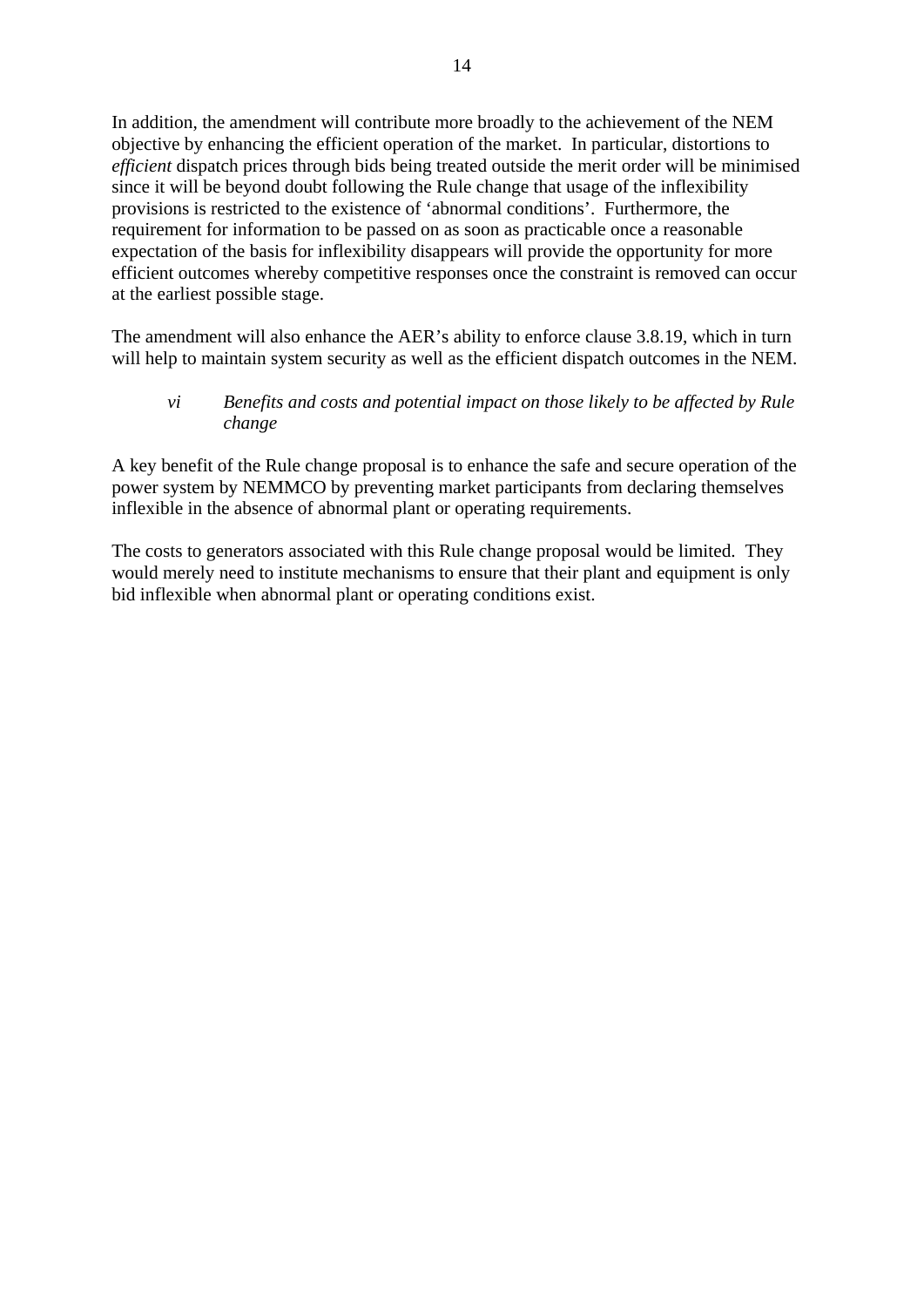## **APPENDIX A**

#### **RULE CHANGE REQUEST – RAMP RATES**

#### **TEXT OF PROPOSED AMENDMENTS**

#### 1. Insert a new clause 3.8.3A

#### **3.8.3A Special provisions relating to ramp rates**

*A new clause 3.8.3A has been included in the Rule change so that the principles governing the bidding and rebidding of ramp rate, and other related matters, can be dealt with in one clause, rather than repeating them in different places of the NER.* 

(a) This clause 3.8.3A applies to *ramp rates* provided to *NEMMCO* in accordance with the following clauses:

With respect to notification of scheduled capacity prior to *dispatch*: (1) clause 3.8.4(c); (2) clause 3.8.4(d); (3) clause 3.8.4(e); With respect to offers for *dispatch*: (4) clause 3.8.6(b);

- (5) clause 3.8.6A(b);
- (6) clause 3.8.7(c); and

With respect to *rebids*: (7) clause 3.8.22(b).

*This clause sets out the various ramp rate provisions that the new clause 3.8.3A applies to.* 

- (b) Subject to clauses (c) and (i), a *Scheduled Generator, Market Customer* or *Market Network Service Provider* must provide a *ramp rate* to which this clause 3.8.3A applies that is:
	- (1) at least 3MW/min; and
	- (2) at most the relevant *maximum nameplate ramp rate* provided in accordance with clause 3.13.3(b).

*This clause requires parties to provide a ramp rate of at least 3MW/min and at most the maximum nameplate ramp rate. It is intended to be a civil penalty provision. As a result, if the AER thinks this clause has been breached, it can use its information gathering powers in section 28 of the NEL to investigate and take action, if necessary.* 

*The following exceptions to this clause apply (these exceptions are set out further below):*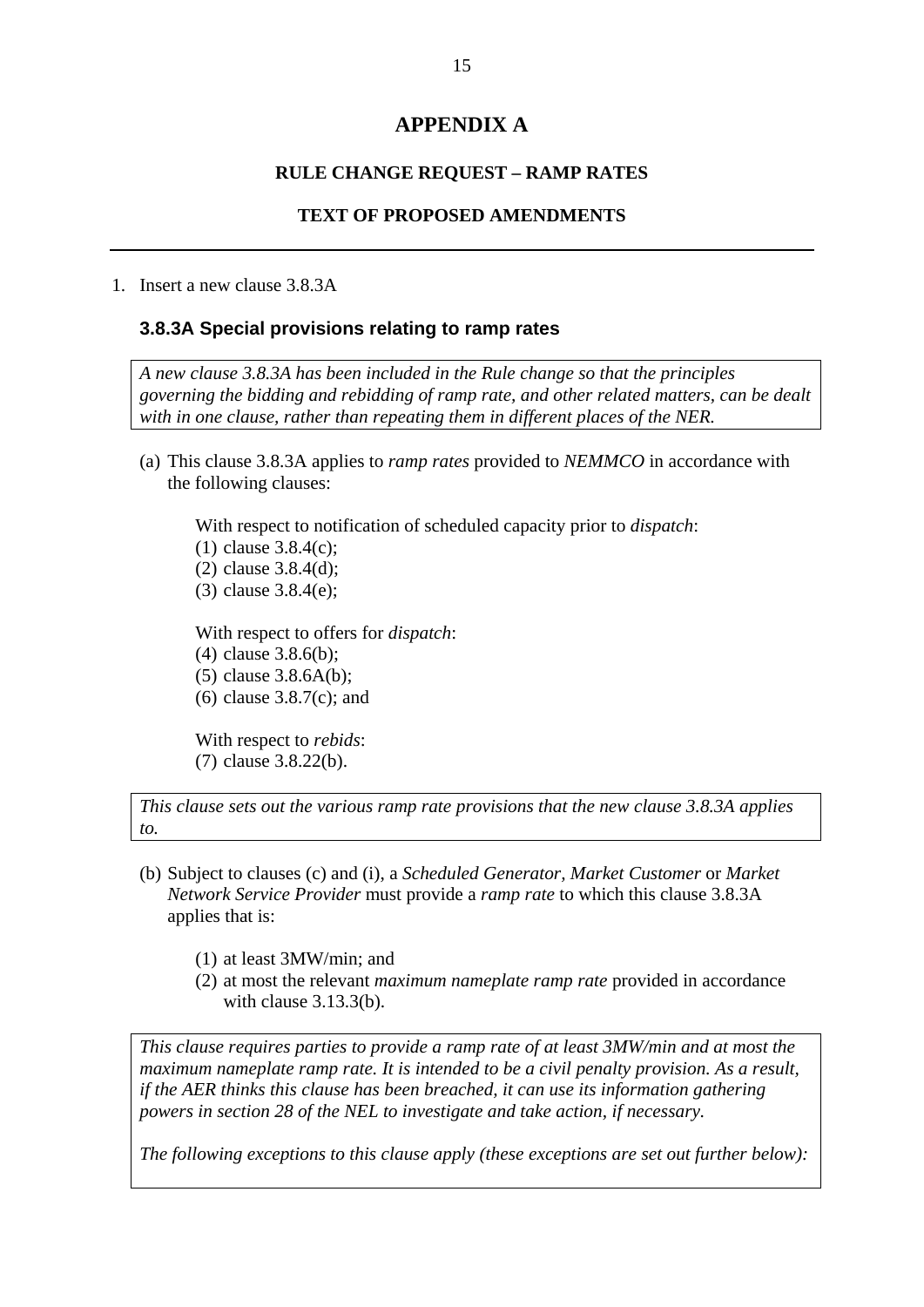*- clause 3.8.3A(c) – which allows ramp rates of less than 3MW/min for physical and safety reasons; and* 

*- clause 3.8.3A(i) – which exempts generating units etc that will never attain ramp rates of 3MW/min from these obligations and the related reporting requirements.* 

NB: The AER intends that clause 3.8.3A(b) be a civil penalty provision. An appropriate insertion in Schedule 1 of the National Electricity (South Australia) Regulations will be necessary to achieve that outcome.

- (c) A *Scheduled Generator, Market Customer* or *Market Network Service Provider* may provide a *ramp rate* to which this clause 3.8.3A applies that is less than 3MW/min if the *ramp rate* is necessitated by an event or other occurrence that:
	- (1) physically prevents the relevant *generating unit, scheduled load* or *scheduled network service* from attaining a *ramp rate* of at least 3 MW/min; or
	- (2) makes it unsafe for the relevant *generating unit, scheduled load* or *scheduled network service* to operate at a *ramp rate* of at least 3 MW/min.

*This clause allows ramp rates of less than 3MW/min for physical and safety reasons.* 

(d) Where a *Scheduled Generator, Market Customer* or *Market Network Service Provider*  provides a *ramp rate* to which this clause 3.8.3A applies, that is less than 3MW/min, it must provide a *ramp rate* that is at least the maximum the relevant *generating unit, scheduled load* or *scheduled network service* can safely attain at that *time*.

*This clause requires a ramp rate of less than 3MW/min to be the maximum the generating unit etc can safely attain. It is intended to be a civil penalty provision. As a result, if the AER thinks this clause has been breached, it can use its information gathering powers in the NEL and the NER to investigate.* 

NB: The AER intends that clause 3.8.3A(d) be a civil penalty provision. An appropriate insertion in Schedule 1 of the National Electricity (South Australia) Regulations will be necessary to achieve that outcome.

(e) Where a *Scheduled Generator, Market Customer* or *Market Network Service Provider*  provides a *ramp rate* to which this clause 3.8.3A applies that is less than 3MW/min, it must simultaneously provide *NEMMCO* with a brief, verifiable and specific reason why the *ramp rate* is below 3MW/min.

*This clause requires a party providing a ramp rate of less than 3MW/min to provide NEMMCO with a reason why. The reasons would be provided through NEMMCO's electronic bidding systems and would, ultimately, be accessible by the AER.* 

(f) The AER may require, in writing, a *Scheduled Generator, Market Customer* or *Market Network Service Provider* to provide such additional information as it may require from time to time to substantiate and verify a reason provided in accordance with clause 3.8.3A(e).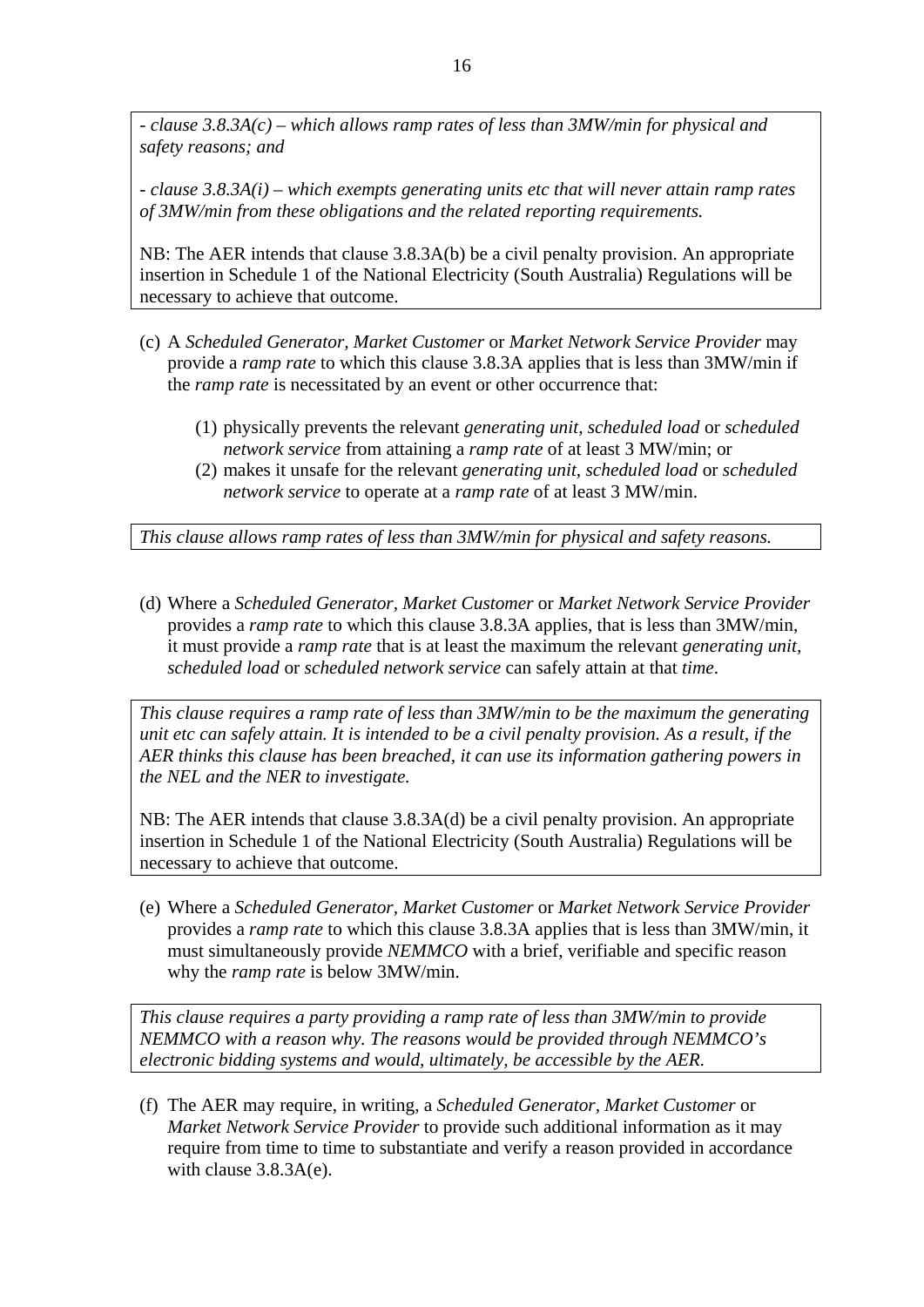*This clause allows the AER to audit a reason for a generating unit etc not attaining a ramp rate of 3MW/min. An audit might demonstrate a breach of either clauses 3.8.3A(b) or (d). If so, civil penalties would apply.* 

(g) The AER must exercise its powers under clause 3.8.3A(f) in accordance with any guidelines issued by the *AER* from time to time in accordance with the *Rules consultation procedures.*

*This clause is similar to the existing obligations on the AER concerning its auditing functions under clauses 3.8.19(b)(2) and 3.8.22(c)(3). If guidelines exist regarding the conduct of audits under clause 3.8.3A(f), the AER must act in accordance with those guidelines.* 

(h) Where a *Scheduled Generator, Market Customer* or *Market Network Service Provider*  provides a *maximum nameplate ramp rate* of less than 3MW/min in accordance with clause 3.13.3(b), it must provide *NEMMCO* with a verifiable and specific reason for the *ramp rate* being below 3MW/min.

*This clause requires a party providing a ramp rate of less than 3 MW/min in its registered bid and offer data to provide NEMMCO with a reason why.* 

(i) Clauses 3.8.3A(b), 3.8.3A(c) and 3.8.3A(e) do not apply to a *ramp rate* provided by a *Scheduled Generator, Market Customer* or *Market Network Service Provider* where the *maximum nameplate ramp rate* of its *generating unit, scheduled load* or *scheduled network service* as appropriate is less than 3MW/min and has notified NEMMCO under clause 3.8.3A(h).

*This clause excuses generating units etc that will never attain 3MW/min from having to attain ramp rates of 3MW/min or from constantly giving reasons for ramp rates that are below 3MW/min. To be exempted, the generating unit etc must have a maximum nameplate ramp rate of less than 3MW/min.* 

(i) In addition to the obligations in clause  $3.8.3A(d)$ , where clause  $3.8.3A(i)$  applies, the *Scheduled Generator, Market Customer* or *Market Network Service Provider* must only provide *ramp rates* to which this clause applies that are, at most, the *maximum nameplate ramp rate* for the relevant *generating unit, scheduled load* or *scheduled network service*.

*This clause requires a Scheduled generator etc with a generating unit etc that has a maximum nameplate ramp rate of less than 3MW/min to provide ramp rates that are no more than the maximum nameplate ramp rate.* 

NB: The AER intends that clause 3.8.3A(j) be a civil penalty provision. An appropriate insertion in Schedule 1 of the National Electricity (South Australia) Regulations will be necessary to achieve that outcome.

2. Amend clause 3.8.4 as follows: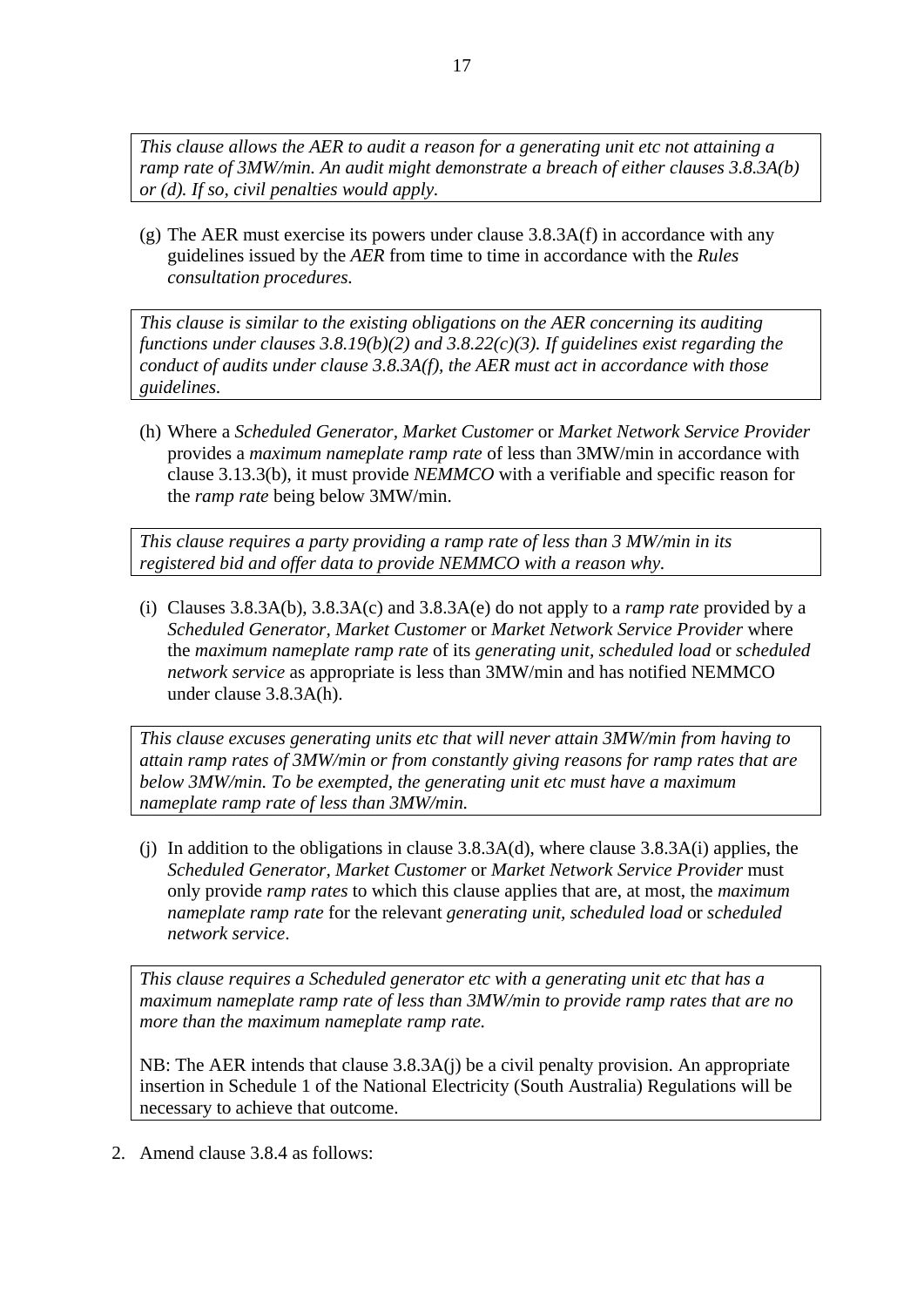*The amendment to this clause and to 3.8.6, 3.8.6A and 3.8.7 (dealt with below) seek to harmonise terminology relating to ramp rates throughout rule 3.8.* 

All *Scheduled Generators* and *Market Participants* with *scheduled generating units*, *scheduled network services* and/or *scheduled loads* must inform *NEMMCO* of their available capacity as follows in accordance with the *timetable*:

- (a) *Scheduled Generators* and *Market Participants* must notify *NEMMCO* of the available capacity of each *scheduled generating unit*, *scheduled network service* and/or *scheduled load* for each *trading interval* of the *trading day*;
- (b) subsequent *changes* may only be made to the information provided under clause 3.8.4(c), (d) and (e) in accordance with clause 3.8.22;
- (c) for *Scheduled Generators*, two *days* ahead of each *trading day*:
	- (1) a MW capacity profile that specifies the MW available for each of the 48 *trading intervals* in the *trading day*;
	- (2) estimated *commitment* or *decommitment* times;
	- (3) daily *energy* availability for *energy constrained generating units*; and
	- (4) a *ramp rate constraints*;
- (d) for *scheduled loads*, two *days* ahead of each *trading day*:
	- (1) a MW capacity profile that specifies the MW available for *dispatch* for each of the 48 *trading intervals* in the *trading day*;
	- (2) daily *energy* availability for *energy constrained scheduled load*; and
	- (3) a *ramp rate constraints*;
- (e) for *scheduled network services*, two *days* ahead of each *trading day*:
	- (1) a MW capacity profile that specifies the *power transfer capability* in each direction available for each of the 48 *trading intervals* in the *trading day;* and (2) a *ramp rate constraints*.
- 3. Amend clause 3.8.6(b)(3) as follows:

(3) a MW/min *ramp rate* capability;

4. Amend clause 3.8.6A(b)(2) as follows:

(2) a MW/min *ramp rate* capability;

5. Amend clause 3.8.7(c)(2) as follows:

(2) a MW/min *ramp rate* capability;

- 6. Amend Clause 3.8.22A(a) as follows:
	- (a) *Scheduled Generators* and *Market Participants* must make *dispatch offers, dispatch bids* and *rebids* in relation to *available capacity* and daily *energy constraints* in good faith.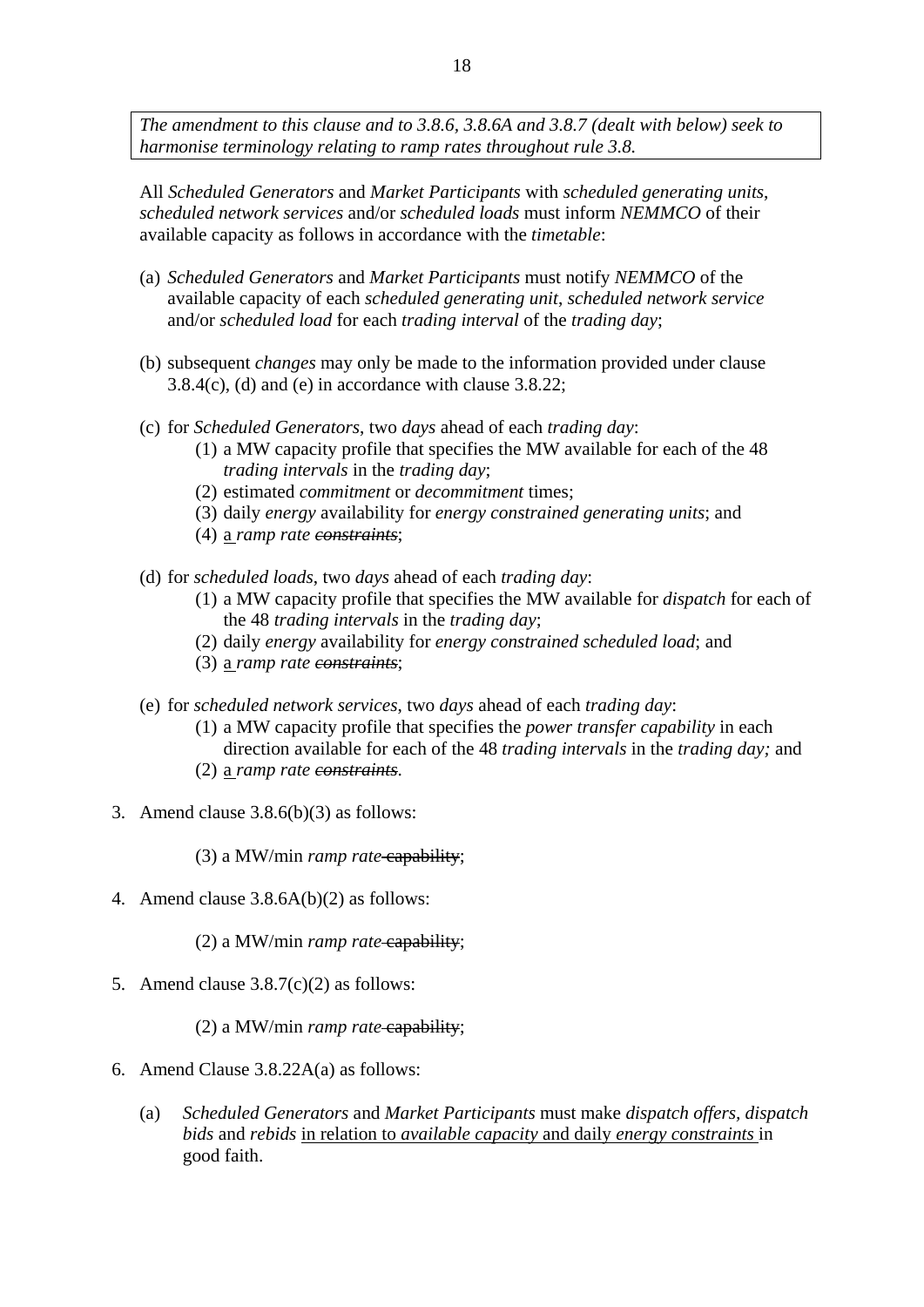*This amendment limits the good faith obligation so that it does not apply to physical issues i.e. ramp rates (dealt with in this part of the Rule change), dispatch inflexibilities, and the response breakouts, enablement limits and response limits of market ancillary services (dealt with later in this Rule change).* 

- 7. Amend Clause 3.8.22 (b) as follows:
	- (b) Subject to clauses 3.8.3A, 3.8.7A(m)<sup>18</sup>, 3.8.19(a)<sup>19</sup>, 3.8.22(c) and 3.8.22A, a *Scheduled Generator* or *Market Participant* may vary its available capacity, daily *energy constraints*, *dispatch inflexibilities* and *ramp rates* of *generating units*, *scheduled network services* and *scheduled loads*, and the *response breakpoints*, *enablement limits* and response limits of *market ancillary services*.
- 8. Amend schedule 3.1 as follows:

*The amendments to schedule 3.1 remove the requirement to provide NEMMCO with "normal ramp rates" and requires that the "maximum ramp rates" be maximum nameplate ramp rates i.e. physical ramp rates.* 

*NB: data provided in accordance with schedule 3.1 must be reviewed and updated. Accordingly, when data is updated and maximum ramp rates are below 3MW/min, the AER will receive the relevant reasons and be able to audit those. The definition of maximum nameplate ramp rate ensures that these updates cannot be used to avoid the obligations in clause 3.8.3A.*

## **Schedule 3.1 - Registered Bid and Offer Data**

The *registered bid and offer data* are the standard data requirements for verification and compilation of *dispatch bids* and *dispatch offers* on the *trading day* schedule. All *Scheduled Generators* and *Market Participants* must notify *NEMMCO* of their *registered bid and offer data* in accordance with this schedule 3.1 in respect of each of their *scheduled loads* and *scheduled generating units* at least six weeks prior to commencing participation in the *market*.

*Scheduled Generators* and *Market Participants* must review their *registered bid and offer data* annually in accordance with the *timetable* advised by *NEMMCO* and provide details of any *changes* to *NEMMCO.* 

*Registered bid and offer data* may be updated by a *Scheduled Generator* or *Market Participant* at any time but may be subject to audit at *NEMMCO's* request.

A copy of all *changes* to the data must be returned to each *Scheduled Generator* and *Market Participant* for verification and resubmission by the *Scheduled Generator* or *Market Participant* as necessary.

*Registered bid and offer data* may include tolerance levels.

<u>.</u>

<sup>18</sup> See Appendix B below regarding proposed amendments to clause 3.8.7A.

<sup>19</sup> See Appendix C below regarding proposed amendments to clause 3.8.19(a)...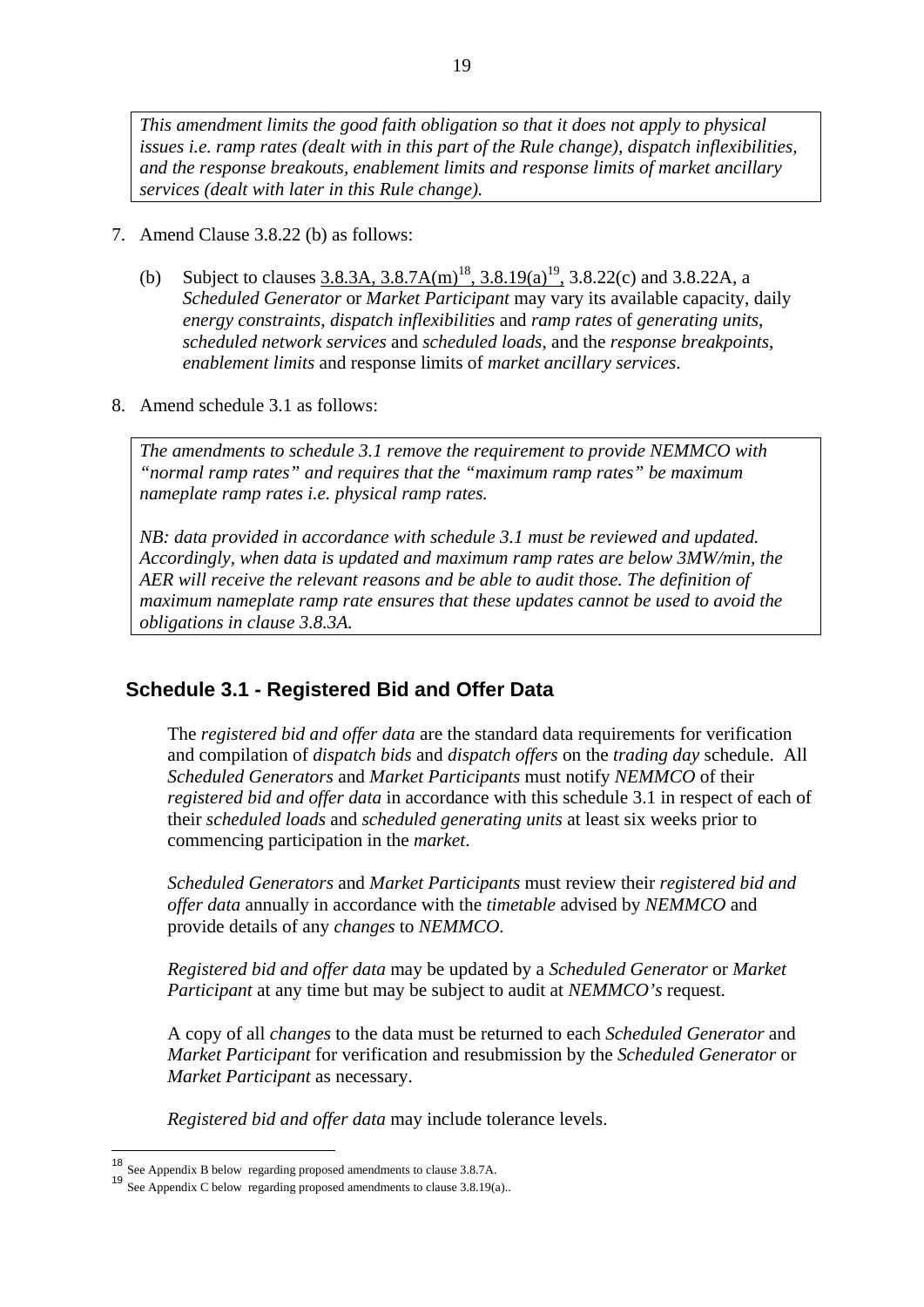| Data                                                                | <b>Units of</b><br><b>Measurement</b> |  |
|---------------------------------------------------------------------|---------------------------------------|--|
| <b>Power station information:</b>                                   |                                       |  |
| node number/identifier                                              |                                       |  |
| total station registered capacity                                   | <b>MW</b>                             |  |
| total station sent out capacity at<br>registered capacity           | <b>MW</b>                             |  |
| daily <i>energy constraint</i> , if applicable                      | MWh per day                           |  |
| Generating unit information:                                        |                                       |  |
| full load                                                           | MW (generated and<br>sent out)        |  |
| normal or technical minimum load                                    | MW (generated and<br>sent out)        |  |
| additional emergency <i>generation</i><br>above registered capacity | <b>MW</b>                             |  |
| normal and maximum <i>maximum</i><br>nameplate ramp rates           | MW/minute                             |  |
| response time to full <i>load</i> from cold<br>standby              | minutes                               |  |
| aggregation data                                                    |                                       |  |
| capability chart                                                    |                                       |  |
| notice to <i>synchronise</i>                                        | minutes                               |  |
| Minimum shutdown time                                               | minutes                               |  |
| maximum shutdowns per day                                           |                                       |  |

# **Scheduled Generating Unit Data:**

# **Scheduled Load Data:**

| Data                                               | Units of<br><b>Measurement</b> |
|----------------------------------------------------|--------------------------------|
| node number/identifier                             |                                |
| normally on or normally off                        |                                |
| maximum load                                       | <b>MW</b>                      |
| daily energy constraint if applicable              | MWh per day                    |
| normal and maximum maximum<br>nameplate ramp rates | MW/min                         |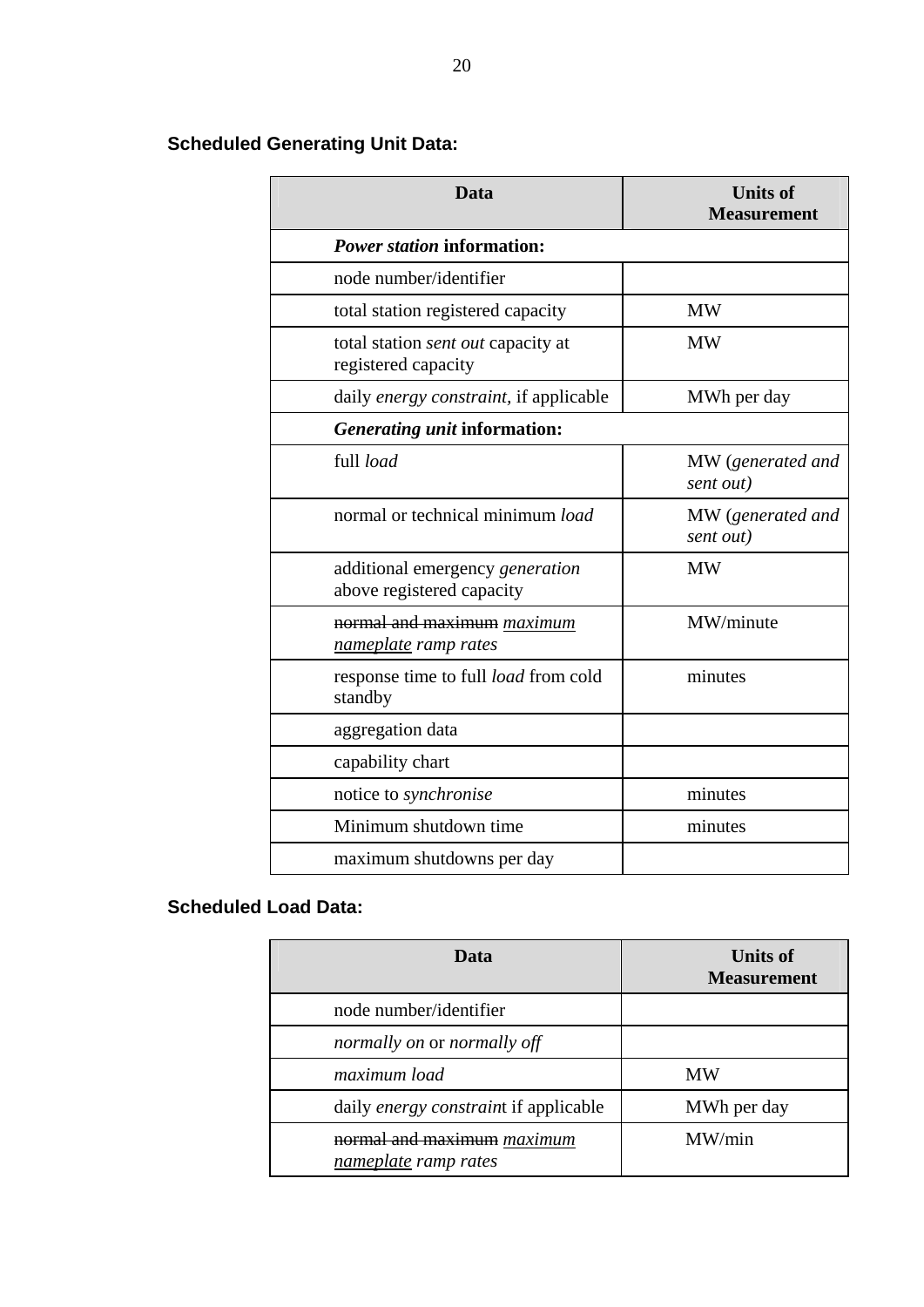| aggregation data |  |
|------------------|--|

# **Scheduled Network Service Data:**

| Data                                                                                                                                                                                                     | <b>Units of</b><br><b>Measurement</b> |
|----------------------------------------------------------------------------------------------------------------------------------------------------------------------------------------------------------|---------------------------------------|
| node number/identifier for<br><i>connection points A and B</i>                                                                                                                                           |                                       |
| Registered power transfer capability<br>to node 1 (may be seasonal etc)                                                                                                                                  | <b>MW</b>                             |
| Registered <i>power transfer capability</i><br>to node 2 (may be seasonal etc).                                                                                                                          | <b>MW</b>                             |
| Additional transient <i>power transfer</i><br><i>capability</i> in each direction                                                                                                                        | <b>MW</b>                             |
| Normal and maximum-Maximum<br>nameplate transfer-ramp rates for<br>transfer (if applicable)                                                                                                              | MW/min                                |
| Loss vs flow as piecewise linear<br>relationships for each direction<br>which, taken together, are convex<br>over the entire range of <i>power</i><br><i>transfer capabilities</i> in both<br>directions |                                       |
| Aggregation data                                                                                                                                                                                         |                                       |

# **Dispatch Inflexibility Profile**

| Data                                                                                                                             | <b>Units of</b><br><b>Measurement</b> |
|----------------------------------------------------------------------------------------------------------------------------------|---------------------------------------|
| Time for response from receipt of<br>dispatch instruction from zero load,<br>T1 (see clause $3.8.19(e)(1)$ )                     | minutes                               |
| Time after T1 required to reach<br>minimum loading level (see clause)<br>3.8.19(e)(2)                                            | minutes                               |
| Time after T2 for which <i>plant</i> must<br>operate at or above the minimum<br><i>loading level</i> (see clause<br>3.8.19(e)(3) | minutes                               |
| Time required by <i>plant</i> to reduce<br>from its minimum loading level to<br>zero (see clause $3.8.19(e)(4)$ )                | minutes                               |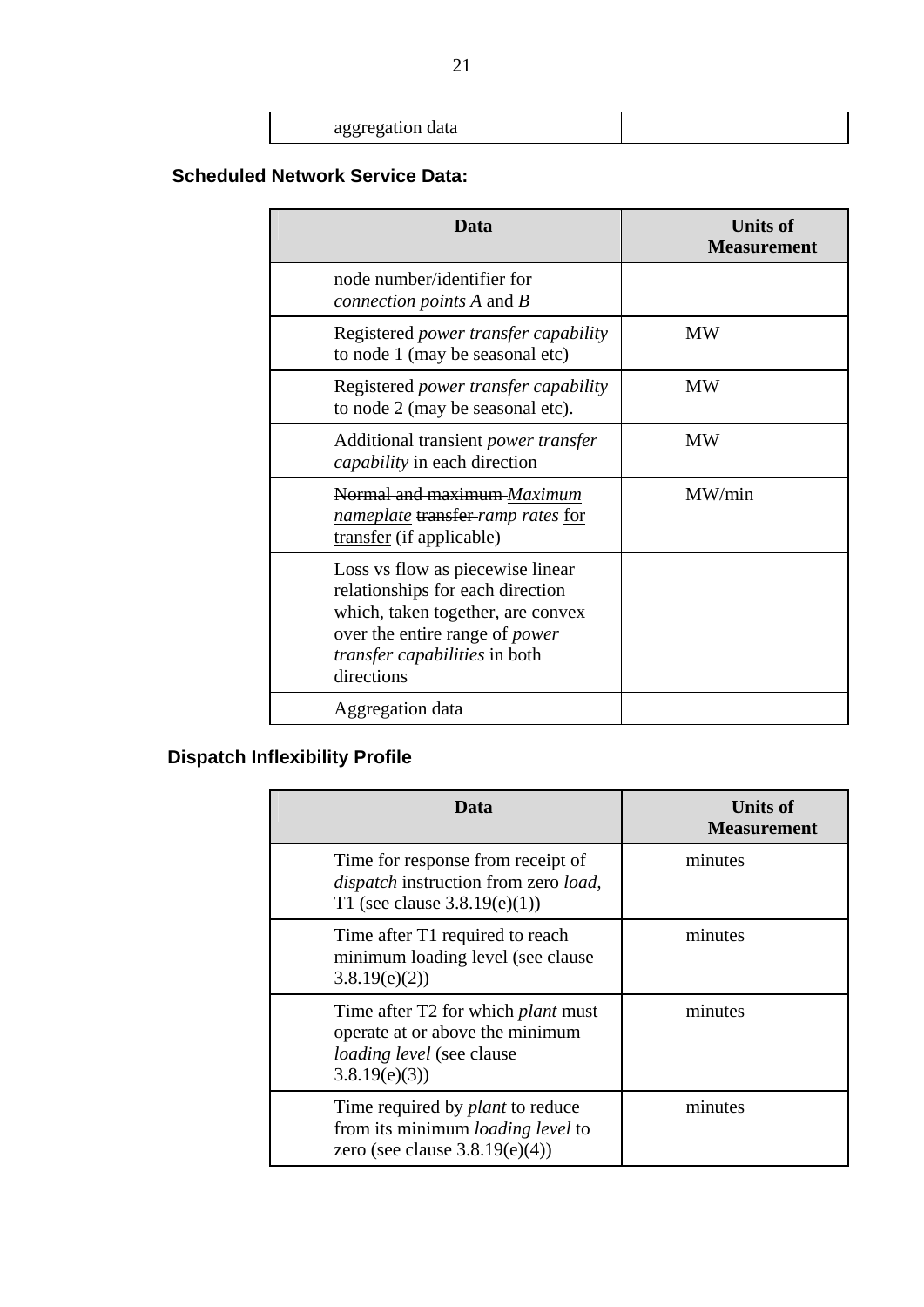# **Aggregation Data**

Where *dispatch bids* or *dispatch offers* are submitted for aggregated *generating units*, *market network services* or *loads* then, unless otherwise exempted by *NEMMCO*, each *Scheduled Generator* and *Market Participant* must provide the information required in accordance with this schedule 3.1 for each *generating unit*, *market network service* or *load* included in those *dispatch bids* or *dispatch offers* both separately and in aggregated form.

8. Insert the following definitions in Chapter 10

*The amendments to relevant definitions in Chapter 10 make the definition of ramp rate clearer by making it more specific and requiring that a ramp rate be expressed in MW/min.* 

*Adding a definition for maximum nameplate ramp rate ensures that the ramp rate provided in accordance with schedule 3.1 is either:* 

*- the maximum ramp rate specified by the manufacturer; or - independently certified to reflect changes in the physical capabilities of the equipment involved.* 

*The definition of maximum nameplate ramp rate ensures that ramp rates provided in accordance with schedule 3.1 are physical maximums.*

#### **maximum nameplate ramp rate**

The maximum *ramp rate* an item of equipment is capable of achieving in normal circumstances. This may be:

- (a) as specified by the manufacturer; or
- (b) as independently certified from time to time to reflect changes in the physical capabilities of the equipment.

#### **ramp rate**

The upward or downward rate of change (expressed as MW/min) of *active power* supplied from a generating unit, supplied to a *load* or transferred by a *scheduled network service*.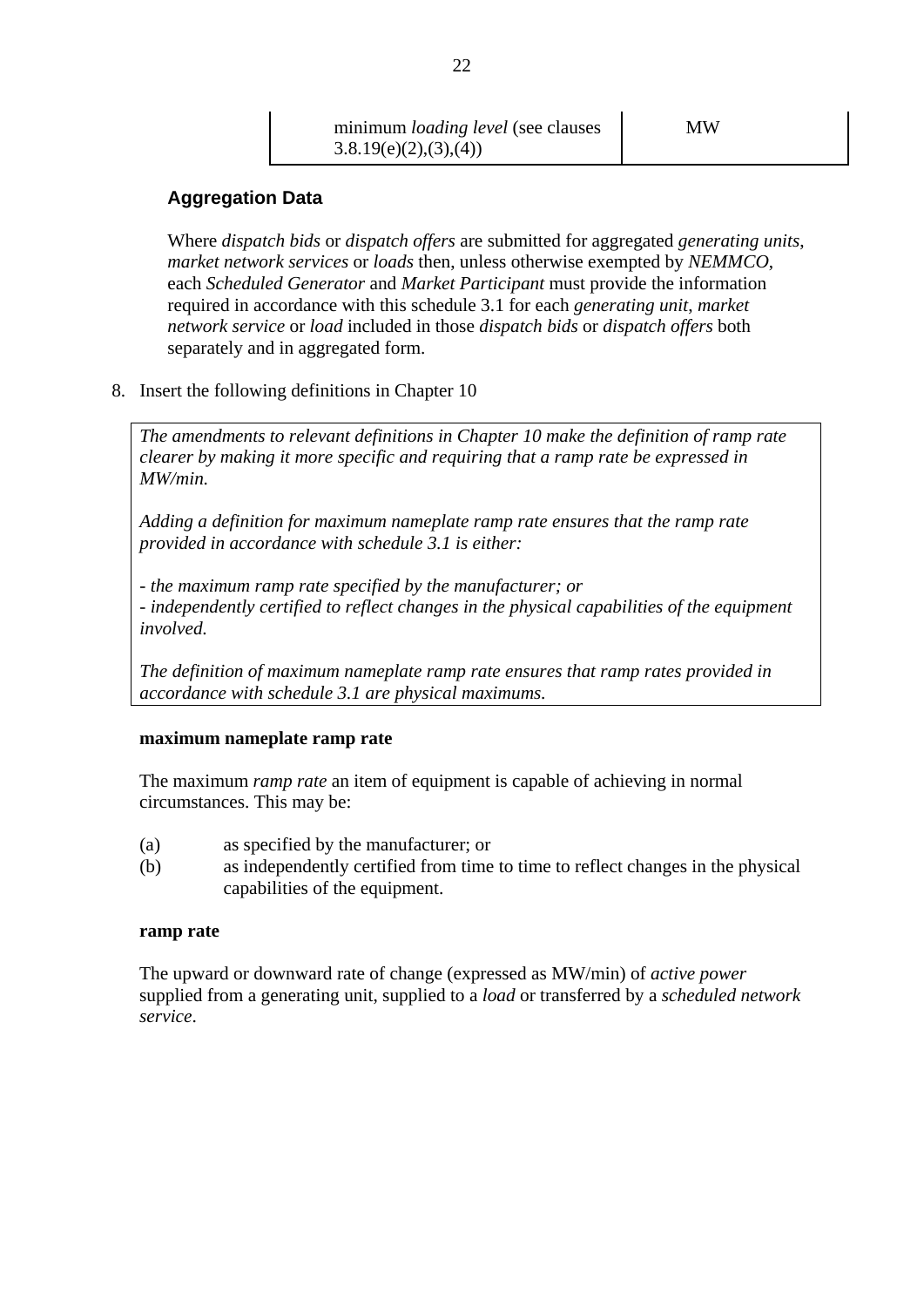## **APPENDIX B**

#### **RULE CHANGE REQUEST – FCAS TRAPEZIUM**

#### **TEXT OF PROPOSED AMENDMENTS**

#### 1. Amend clause 3.8.7A as follows:

The following requirements apply to all *market ancillary service offers* for each type of *market ancillary service*:

- (a) the *market ancillary service offer* may contain up to 10 *price band*s;
- (b) the *market ancillary service offer* must specify for each of the 48 *trading intervals* in the *trading day* an incremental MW amount for each *price band* specified in the *market ancillary service offer*;
- (c) the MW quantities specified are to apply at the nominated *connection point* of the *Market Participant* or, with *NEMMCO's* agreement, at any other point in the *Market Participant's* electrical installation or on the *network*;
- (d) the *ancillary service offer* must specify a price for each *price band* specified in the *market ancillary service offer*, in dollars and whole cents per MW per hour (an '*enabling price*'), and this price is to apply to the *price band* throughout the *trading day*;
- (e) *enabling prices* for each *price band* specified in the *market ancillary service offer* must increase monotonically with an increase in available MWs;
- (f) *enabling prices* are to apply at the nominated *connection point* of the *Market Participant* or, with *NEMMCO's* agreement, at any other point in the *Market Participant's* electrical installation or on the *network*;
- (g) *enabling prices* offered must be equal to or greater than \$0 per MW per hour and may not exceed *VoLL*;
- (h) the *enabling price* for a *price band* is to be interpreted as the minimum price at which up to the specified MW response is to be enabled in the *central dispatch* process;
- (i) the MW quantity in each *price band* in each *trading interval* must be specified in whole MW;
- (j) the *market ancillary service offer* must include the following values:
	- (1) the *response breakpoint*;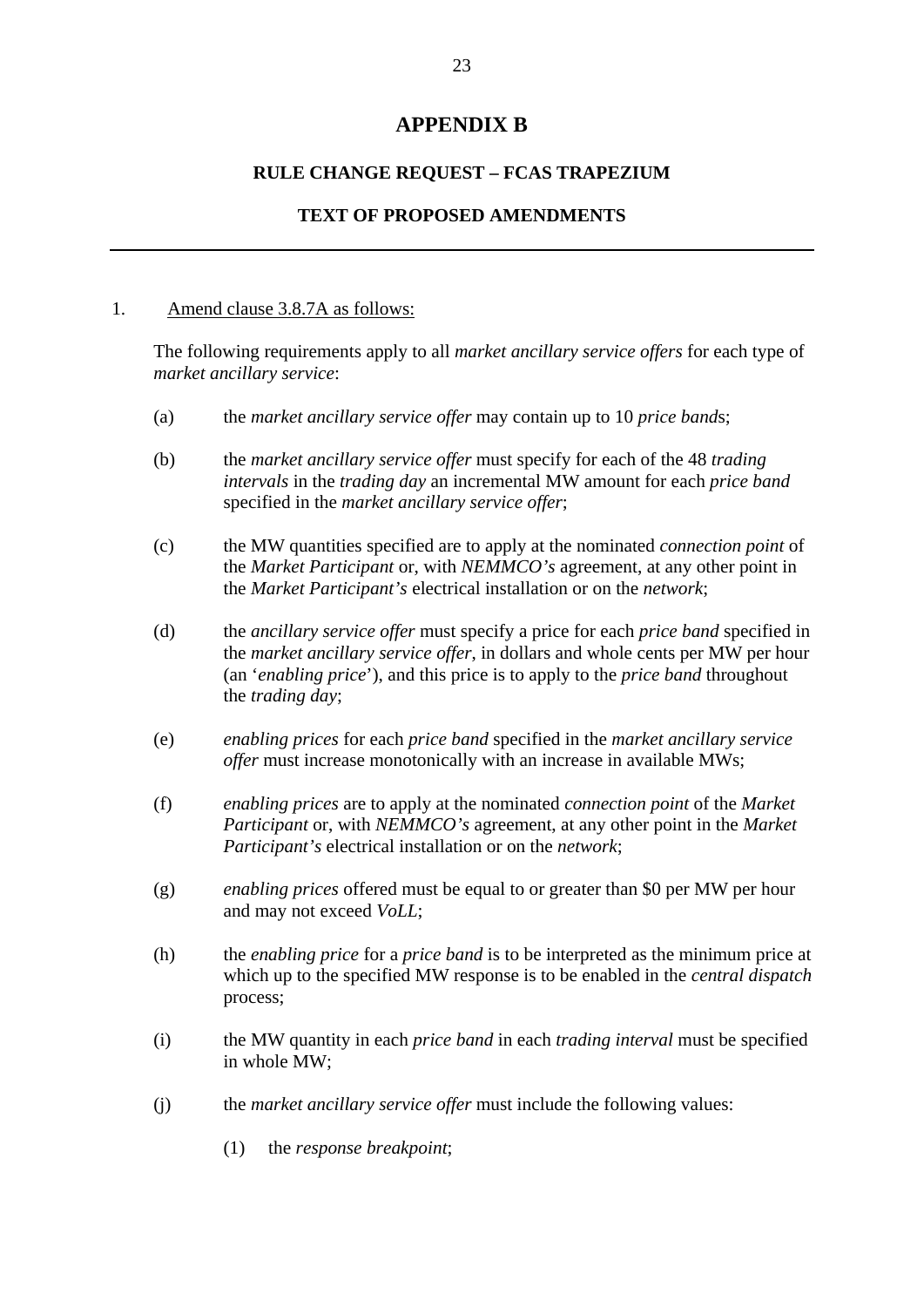- (2) the upper and lower *enablement limits*; and
- (3) the *response capability*; and
- (k) an *Ancillary Service Provider* that submits a *market ancillary service offer* must ensure that the *ancillary service generating unit* or *ancillary service load*, as the case may be, is at all times capable of responding in the manner contemplated by the *market ancillary service specification*.
- (l) the values associated with a *market ancillary service offer* referred to in clause 3.8.7A(j) must represent technical characteristics of the *ancillary service generating unit* or *ancillary service load*.
- (m) rebids made under clause 3.8.22 of the values associated with a *market ancillary service offer* referred to in clause 3.8.7A(j) must represent technical characteristics of the *ancillary service generating unit* or *ancillary service load*.

NB: The AER intends that clauses 3.8.7A(l) and 3.8.7A(m) be civil penalty provisions. Appropriate insertions in Schedule 1 of the National Electricity (South Australia) Regulations will be necessary to achieve that outcome.

2. Amend clause 3.8.22(b) by inserting "3.8.7A" after the word "clauses". See Appendix A above.